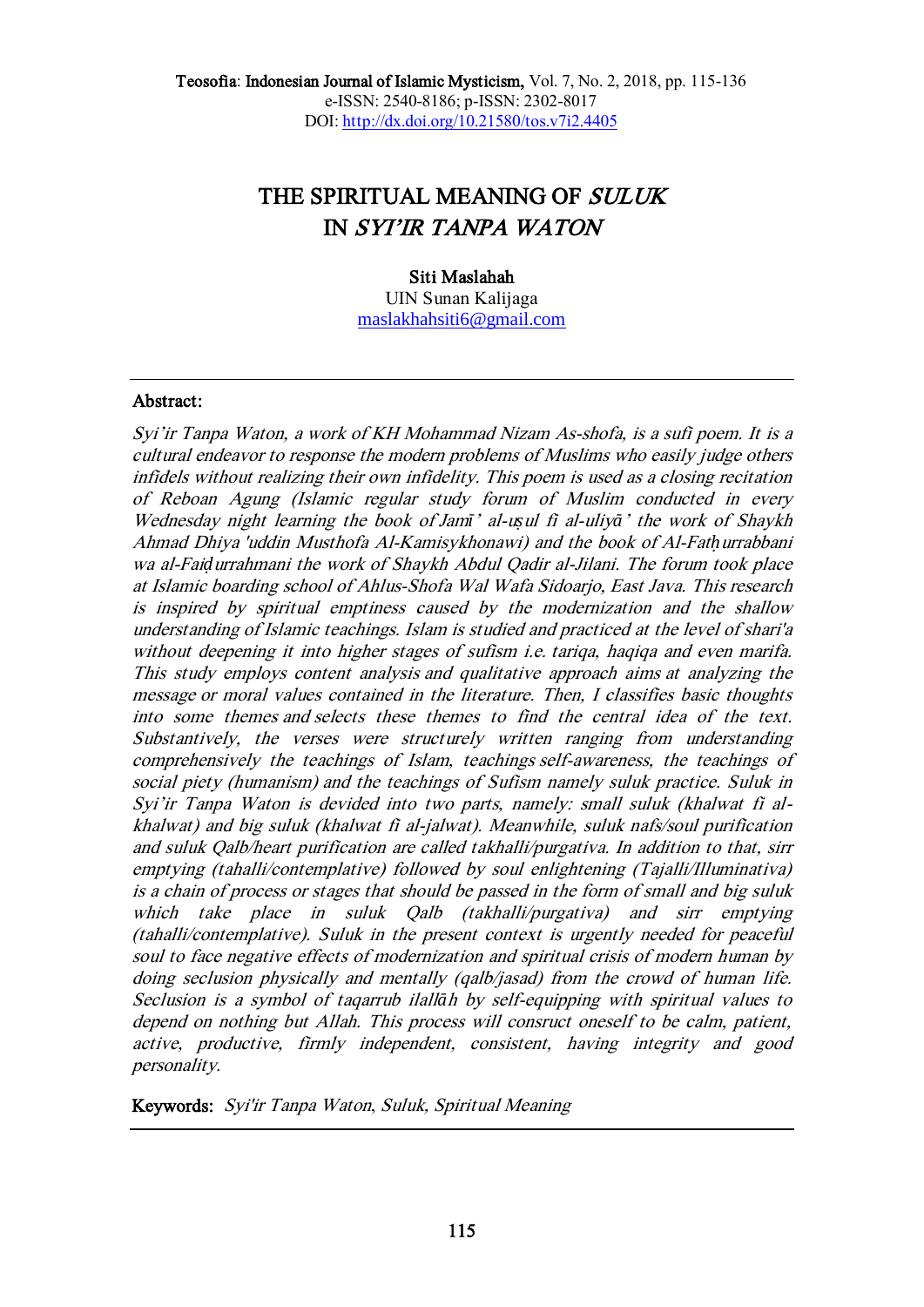# A. Introduction

oday's technological and industrial advances make humans' lives easy. On the other hand, modernity also brings negative impacts on life. One tangible indicator is the growth of moral decadence, the tendency of people to think pragmatically, materialistically and consumeristically, the fragility of social solidarity, the lost of human values and the lack of religious awareness. 1 T

For those modern human problems, Husein Nasr offered an alternative that is to explore and practice Sufism. Sufism is the answer to human spiritual needs. In the view of Sufism, the resolution and improvement of the situation cannot be achieved optimally if only sought in the physical life. Improvement can only be gained through the three main forces in human, i.e intellectual, lust, and anger faculties. If all three are balanced, human life will be normal. <sup>2</sup>

Sufism is a method of spiritual training in the form of an effort to get closer to Allah. Besides, sufism is a manifestation of religious morals. Siroj said that sufism is a huminitarian mission to complete Islamic mission holistically from the dimension of Islam, Iman, and Ihsan. Siroj added that the essence of sufism is inseparable from human's personality which consists of two elements namely humans as God's material creation and human as khuluq, as God's immaterial creation. Doing Sufism then means to perfect human spirituality. The perfection here means to get as close as possible to Allah. <sup>3</sup>

Meanwhile, tarekat means a way or direction of performing rituals/ibadah in accordance with the example that was practiced by the prophet Muhammad and his companions, successors of the companions  $(Tabi'in)$ , and the generation after the successors (Tabi'it-Tabi'in), down to muslims scholars, and to us now.<sup>4</sup>

Martin van Bruinessen said that *tarekat* is the last stage of the sufism development. Sufism is the knowledge, *tarekat* is the method implementing the knowledge, meanwhile suluk is the implementation and dzikrullah (remembering Allah) is the content.  $5$ 

Afterwards, Nasr said that to understand the inner dimension of Islam as contained in *tarekat* and explained by hakikat, one must move to the forerunner of Islamic art. This dimension has to be connected to Islamic spirituality. The term

<sup>1</sup> Panitia PIBSI XXIII UAD, Bahasa dan Sastra Indonesia Menuju Transformasi Sosial Budaya Abad XXI, (Yogyakarta: Gama Media, 2002). hlm. 505.

<sup>&</sup>lt;sup>2</sup> H. M. Amin Syukur, Menggugat Tasawuf, (Yogyakarta: Pustaka Pelajar, 2012), hlm. 113-114.

<sup>3</sup> S. A. Siroj, Tasawuf Sebagai Kritik Sosial, (Bandung:Mizan, 2006), hlm. 92.

<sup>4</sup> Mustafa Zahri, Kunci Memahami Ilmu Tasawuf, (Surabaya: Bina Ilmu, 1973, hlm. 56.

<sup>5</sup> Muhammad Ali Akbar, Studi Tentang Suluk Dalam Tarekat Naqsyabandiyah Khalidiyah Aminiyah, hlm. 5.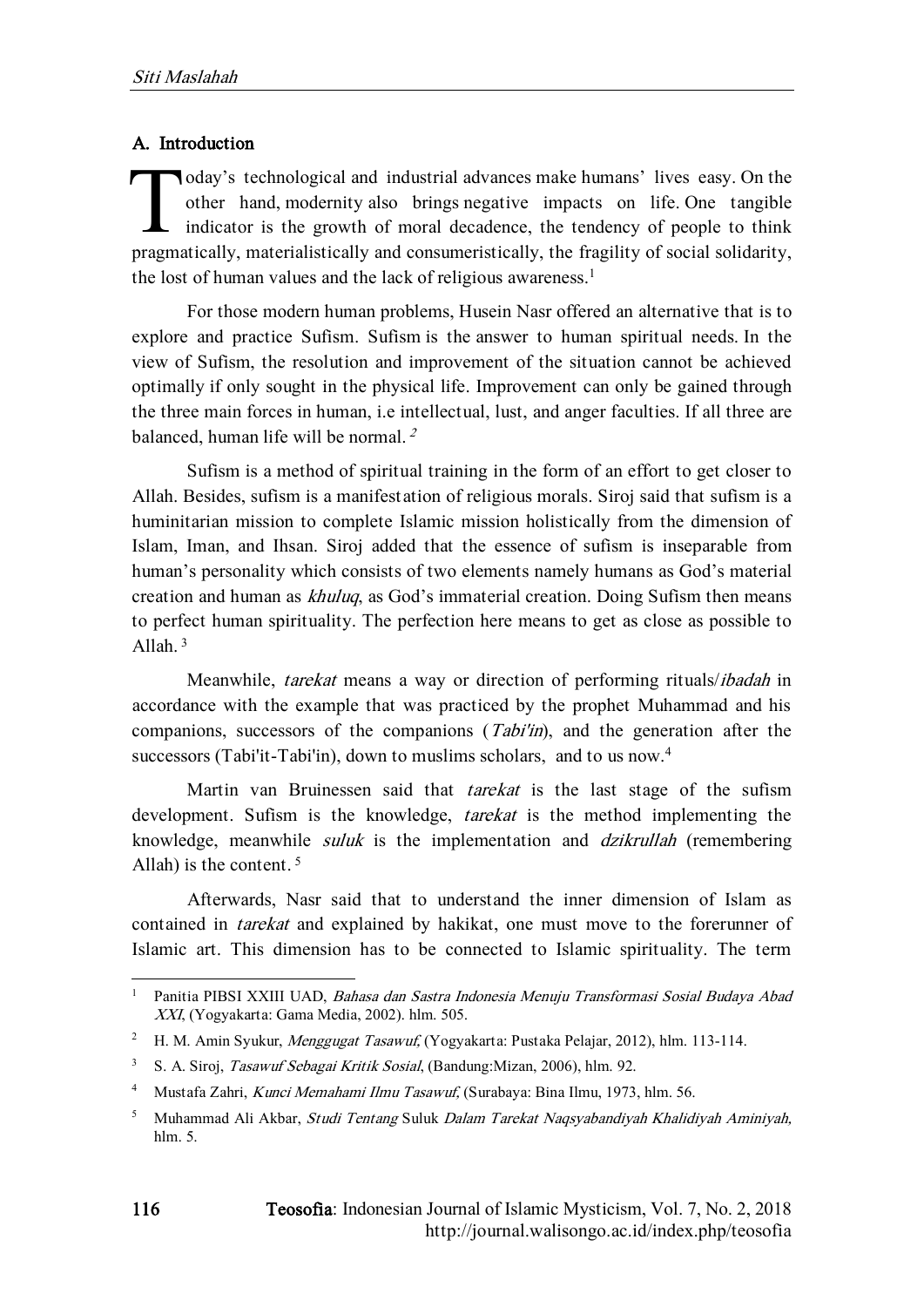"spirituality" in the language of Islam is associated to the word *ruh* or soul referring to spirit or meaning. Those, these terms refer to inner matters and interiority (inner dimensions of Islamic tradition) so that one must seek the forerunner of Islamic arts and the forces creating or sustaining it so that Islamic art can have its wholeness.  $\delta$ 

Syiiran or javanese poem is a form of Javanese tradition or local tradition which is modified into Islamic teaching. The word syiir comes from Arabic word "syu'ur" which means feeling. The formation of *syi'iran* gives meaning that contains messages from the author. Furthermore, the maning also can function as norms or values in a society. Syiiran can also function as a means to spread Islamic teachings to society. Aesthetic nuance of the literature and the meaning contained in *syi'iran* can attract attention of the society so that the messages in it can be more easily understood. Even, the *syi'iran* tradition has extraordinary dogmatic function since it contains information about cultural values that are realized by religious values.

One of *sviiran* that contains relgious values is *Syi'ir Tanpa Waton*. The *syi'ir* which becomes the object of this research is written by K. H. Muh. Nizam As-Shofa, the director of the Islamic Boarding School of Ahlus-shofa Wal Wafa Simoketawang Wonoayu Sidoarjo, East Java. Many thought that Syi 'ir Tanpa Waton was the work of (late) Gus Dur, whereas in fact the Syi ' ir had existed long before Gus Dur popularized it; since 2004 to be precise.  $\frac{8}{3}$ 

Syi'ir Tanpa Waton is a distinctive feature of Javanese poetic Sufism which uses a lot of uptake from Arabic and Kawi language which contains an invitation to understand Islam comprehensively from the approach of Sufism with the four phases of Maqamat (stations) namely: shari'a, tarekat, haqiqat, and makrifat.<sup>9</sup>

Syi'ir Tanpa Waton is relevant to the current era because Islam which is perceived lately is the formalist Islam that emphasizes only on the surface aspect (sharia) without paying attention to the esoteric depth of Islam (tarekat, hakikat, and makrifat). The awareness on the values of life that are created by human cannot overcome the negative effects of modernization. The divine revelation is the source of the guidance of life essential values. One of the efforts made to explore the values of life that comes from Divine revelation is to undergo the act of *suluk*. For this reason, the author will examine *suluk* in *Syi'ir Tanpa Waton* as one of an alternative effort or academic resolutions to evercome the problems mentioned above.

1

<sup>6</sup> Sayyid Husein Nasr, Spiritualitas dan Seni Islam, terj. Sutejo, (Bandung: Mizan, 1993), p. 16.

<sup>7</sup> Sugeng Sugiono, Bunga Rampai Bahasa Sastra dan Kebudayaan Islam, (Yogyakarta: Fakultas Adab IAIN Sunan Kalijaga, 1993), p. 76.

<sup>&</sup>lt;sup>8</sup> Erfandi Putra, Syi'ir Tanpa Waton dan Sejarahnya, As-Shofa, 25 Desember 2015-2 Maret 2016, p. 17.

<sup>9</sup> Ahmad Shofi Muhyiddin, Syiir Tanpa Waton Al-Maghfurlah K. H. Abdurrahman Wahid (Gus Dur), (Yogyakarta: 2015)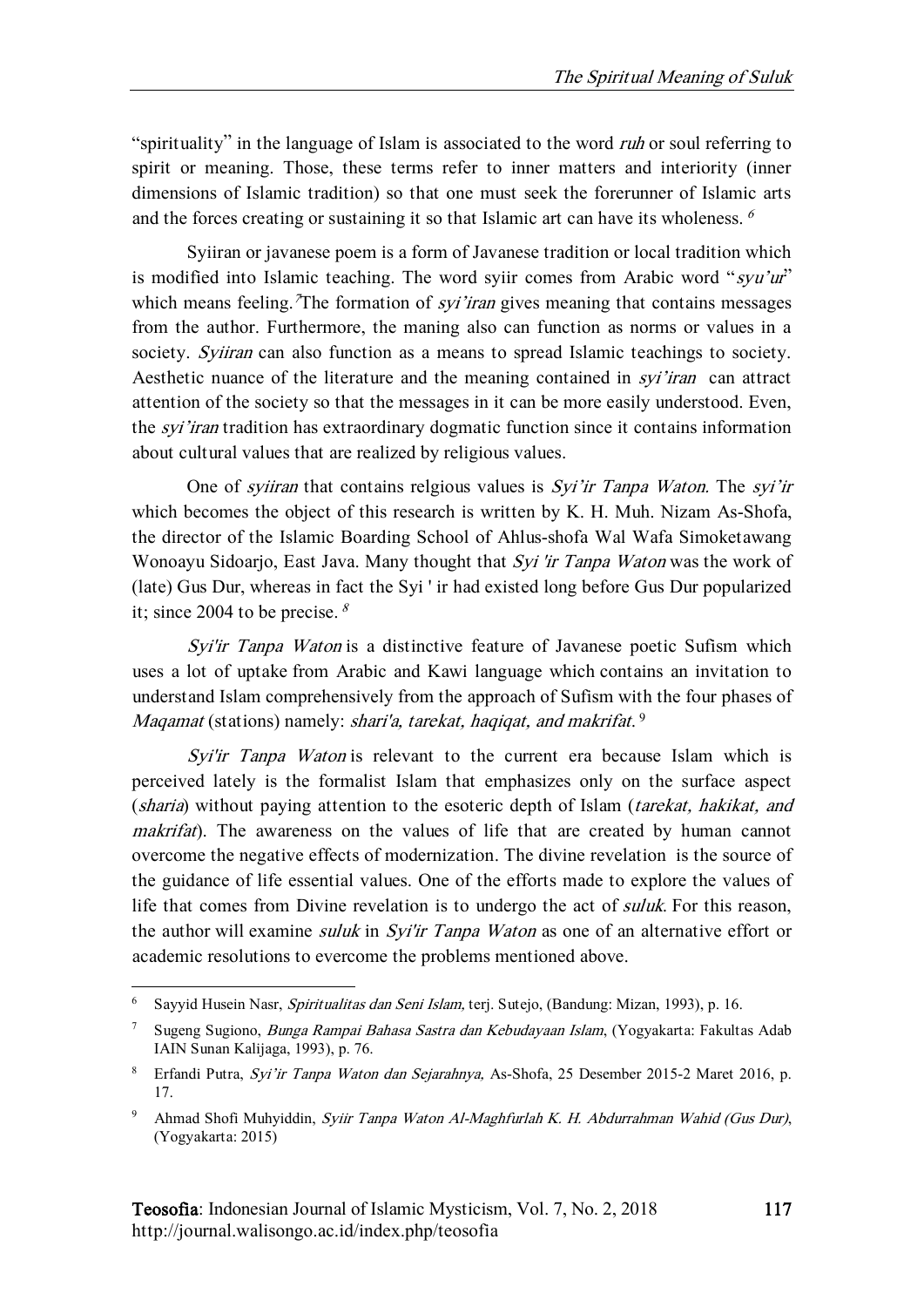### B. Discussions

Based on the background elaborated above, the author is going to discuss the meaning contained in the *Syi'ir Tanpa Waton*, how the *suluk* in *Shi'ir Tanpo Waton* is and its relevance for the present context.

# 1. Profile of Syi'ir Tanpa Waton (STW)

# a) Author and Pesantren ASW (Ahus-Shofa Wal-Wafa)

The syi'ir is written by K. H. Mohammad Nizam Ash-Shofa or well known as Gus Nizam. He was born in Sidoarjo 23 October 1973, the third son of Hj. Siti Maryam and K.H. Ahmad Saiful Huda. He started his education at Islamic Elementary School (Madrasah Ibtidaiyyah/MI) Bahrul Ulum Krian, State Islamic Junior High School (MTsN) Krian and at the same time he stayed at Pesantren Darul Falah under the supervision of Kyai Iskandar Umar Abdul Latif. He then moved to Lirboyo and studied there for around 1.5 year. He also once learned Ilamic knowledge in Aceh for two years. After that, Gus Nizam chose to stay at Islamic Boarding School (Pesantren) Al-Nur El-Kasyaf in Bekasi with the supervision of K.H. Dawam Anwar. Here he studied tarekat before he left for Cairo. He continued his study until smester 8 at STAI Salahuddin Al-Ayyubi majoring Arabic Literature. At the 8the smester, Gus Nizam was granted a scholarship to study at Cairo, Egypt. There he studied Arabic Language, and tarikat. K. H. Mohmmad Nizam As-Shofa, Lc., is the grandson of a mursyid teacher Hadratus-Shaykh al-Mukarrom KH. Sahlan Thalib, Krian Sidoarjo.<sup>10</sup>

In 2002, he started an Islamic study forum to learn sufism every Wednesday night at 09.00 PM in Tegal Tanggul Wonoayu. Thousands of learners, male and female studied in this forum. The book studied was Jam*ī*' al-u*ṣ*ul fi al-uliy*ā*' the work of Syaikh Ahmad Dhiya'uddin Musthofa Al-Kamisykhonawi and Al-Fat*ḥ*urrabbani wa al-Fai*ḍ*urrahmani written by Syaikh Abdul Qadir Al-Jilani. These two books are the main sources for practitioners of tarekat Naqsabandiyah Khalidiyah Mujaddidiyah.<sup>11</sup>

Martin Van Bruenassen, an anthropologist, believes that tarekat Naqsabandiyah is the largest tarekat congregation in Indonesia. In its history, this tarekat was separated into three groups, including the Naqsabandiyah Khalidiyah, Naqsabandiyah Mazariyah, and Naqsabandiyah Mujaddidiyah. <sup>12</sup>

On the other hand, most local clerics and religious scholars strongly opposed the study forum and considered it heretical. At the beginning of the study forum,

<sup>&</sup>lt;sup>10</sup> Erfandi Putra, *Tasawuf Nafas Dakwah Gus Nizam*, As-Shofa, p.9.

<sup>&</sup>lt;sup>11</sup> Interview with **Abdul Wahab Machfudz**, Khalifah (Guz Nizam' Vice) at Ponpes Ahlus Shofa Wal Wafa Sidoarjo on 18 May 2016.

<sup>&</sup>lt;sup>12</sup> Martin Van Bruinessen, Tarekat Naqsabandiyah di Indonesia Survei Historis, Geografis Dan Sosiologis), p. 65-69.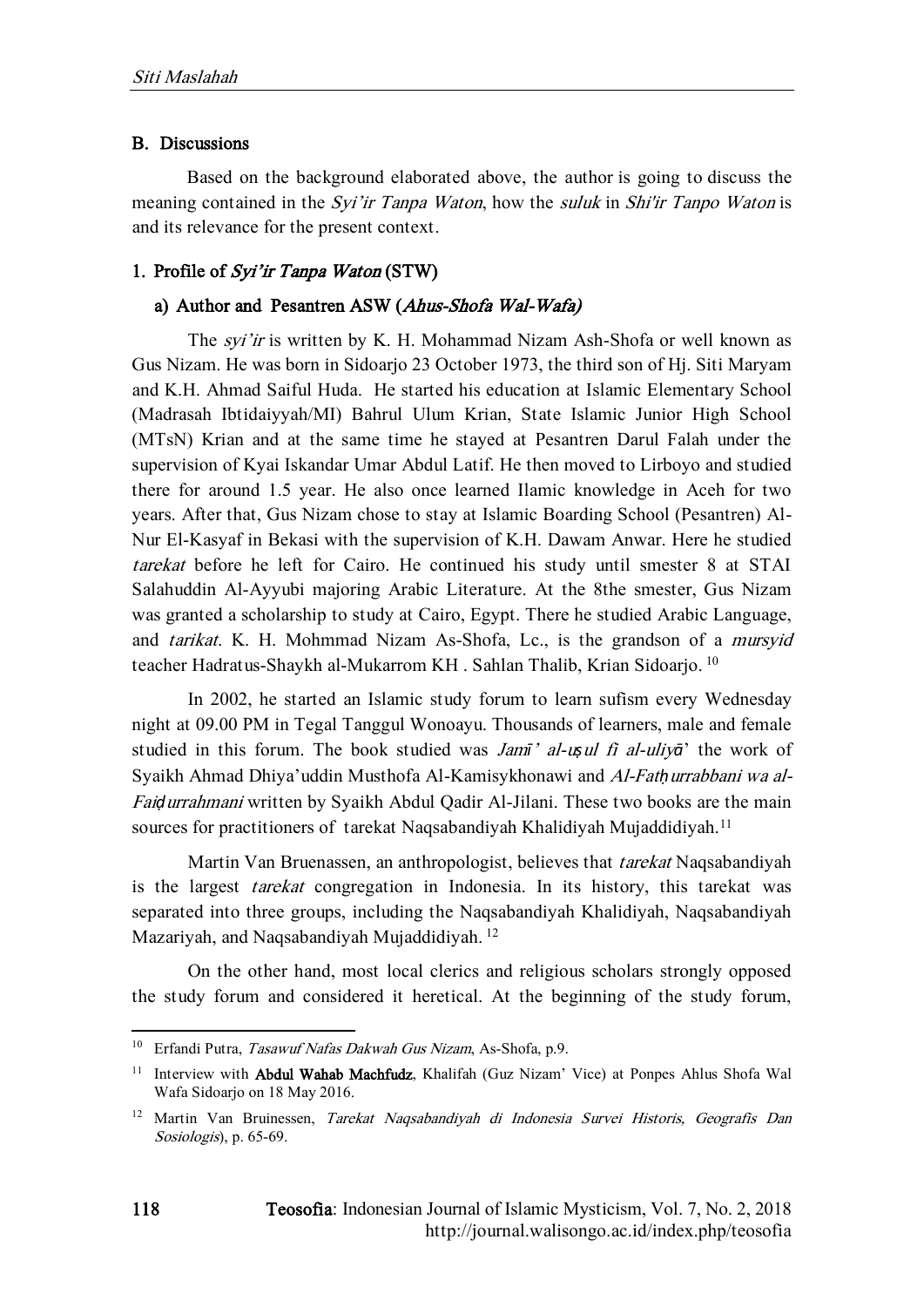almost all the participants were hoodlums and "naughty" children who were street children. They still lack of Islamic knowledge. They often even drank alcohol and did not perform compulsory prayers. The clothes they wear are perfunctory and look messy. Perhaps seeing this condition, many clerics and religious teachers considered the teachings studied in the forum as heretical. In addition, ASW often accepted people with mental illness such as crazy or a trance (a spirit-possessed man) to be treated for three to four years. <sup>13</sup>

Gus Nizam's exemplary attracted society of various areas to learn Islam from him. Up to now, there are approximately 5.000 people from various study background at Pesantren Ahus-Shofa Wal-Wafa (ASW), 28 of them stay at Pesantren and the others go and forth from several cities in East Java. <sup>14</sup>

# b) Controversy of Syi'ir Tanpa Waton

 $\overline{a}$ 

At first, Guz Nizam created this syi'ir as a closing recitation in the Islamic study forum in Pesantren Ahlus-Shofa Wal-Wafa which was conducted every Wednesday night. This *syi'ir* was inspired by the sadness of the author seeing many radical and hardliner Islam organizations showing violance and easily accusing others heathen without self-reflection. In addition, the author of this *syi'ir* was inspired by nowadays muslim clerics (Kiai) and scholars (Ulama) whose quality of sincerity, seriousness, *wira'i* (the behaviour of not letting heart depend on wealth and worldly life) are far different from that of the companions of the prophet. This situation inspired the author to write poem in Javanese language because the author is fond of javanese puppet and language. The content is based on what he learned from his sufism teacher. <sup>15</sup>

Most people assume that this syi'ir is the work of Gus Dur since his singing the syiir was recorded widely spread out among society. It found its moment to be more familiar in 2009 when Gus Dur passed away. Whereas, the *syi'ir* existed in 2004 and was always sung after studying *Jami'ul Ushul* and *Alfathur Rabbani* every Thursday night. <sup>16</sup>

This *syi'ir* became famous when Imam Nahrawi asked support and vote for his candidacy of Indonesian parliamant member representing Sidoarjo city, East Java. At that time, he joined the study forum in Ahlus-shofa Wal Wafa. As the closing song

<sup>&</sup>lt;sup>13</sup> Interview with **Abdul Wahab Machfudz**, Khalifah (Guz Nizam' Vice) at Ponpes Ahlus Shofa Wal Wafa Sidoario on 18 May 2016.

<sup>&</sup>lt;sup>14</sup> Fahrur Roziq, Pondok Pesantren Ahlus-Shofa Wal Wafa Pengkaderan Dunia Akherat, As-Shofa 25 Desember 2015-2 Maret 2016, p.29.

<sup>&</sup>lt;sup>15</sup> Interview with **Abdul Wahab Machfudz**, Khalifah (Guz Nizam' Vice) at Ponpes Ahlus Shofa Wal Wafa Sidoarjo on 18 May 2016.

<sup>&</sup>lt;sup>16</sup> Interview with **Muhammad Nizam Assofa**, Khalifah (director) at Ponpes Ahlus Shofa Wal Wafa Sidoarjo on 18 May 2016.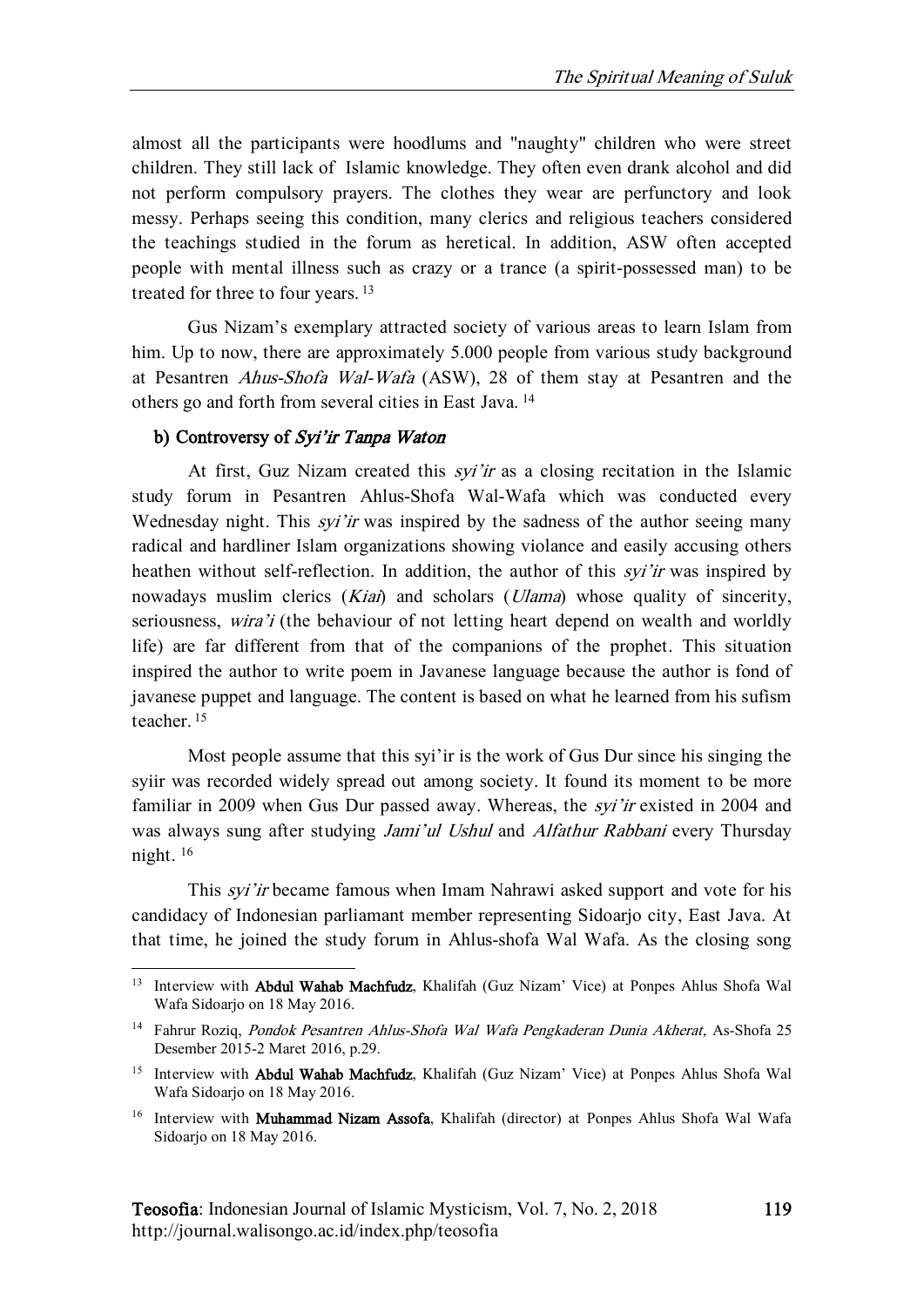"Syi'ir Tanpa Waton" was sung together, he was touched and cried. Then, he requested to copy the song and launched it as *Syi'iran* Gus Dur. This was the beginning of the confusion. <sup>17</sup>

The chairman of Nahdhotul Ulama branch Malang City, K. H. Marzuki Mustamar, suggested his congregation in Great Mosque of Malang to duplicate the disk of Syi'ir Tanpa Waton and entitle it "Gus Dur' Poetry". He also suggested the followers of Nahdlotul Ulama' to recite it in religious ceremonies such as tahlilan, tasyakuran, Laylatul Ijtima', and in NU organizational meetings, etc.. This command was followed by almost all Nahdlotul Ulama's members in Surabaya. <sup>18</sup> From there, people started to think that the poem belonged to Gusdur. This opinion quickly spread out until Malang City, and East Java. <sup>19</sup>

The author of this syi'ir said that he had no problem with this situation. Instead, he was grateful for creating a *syi'ir* or poem that can be heard by a wider community. But, some of his Jama'ah or congregation who were lawyers did not like it when the *Syi'ir* was associated to others, so that they registered to the Director General for Intellectual Property Rights (IPR) for a copyright.<sup>20</sup>

#### 2. Analysis on the Meaning of Syi'ir Tanpa Waton

Syi'ir Tanpa Waton (STW) has explicit and implied meanings. There are many advices related to people's *lelakon* (behavior) towards hisself, others and his God.

#### a) Doctrine of Not Accusing Others Infidels

This verse contains author's advice and concerns for Muslims in this day and age. Many muslims, in reality, memorized the Qur'*ā*<sup>n</sup> and Hadith of the Prophet, but they are easy to judge others infidels. This is because of the fact that studying shari'a only can make muslim hard-hearted and easy to judge other groups who have different understandings in terms of social, culture, and interpretation of the *Our'an*.

> Akeh kang apal Al-Qur'*ā*<sup>n</sup> haditse Seneng ngafirke marang liyane Kafire dewe dak di gatekke Yen isih kotor ati akale Meaning:

<sup>17</sup> Asal usul Syiir Tanpo Waton K. H. Nizam As-Shofa di anggap Syi'iran Gus Dur. <https://www.youtube.com/watch?v=7tHr8MwXeBY> accessed on April 10, 2016.

<sup>18</sup> Asal usul Syiir Tanpo Waton K. H. Nizam As-Shofa di anggap Syi'iran Gus Dur. <https://www.youtube.com/watch?v=7tHr8MwXeBY> accessed on April 10, 2016.

<sup>19</sup> Asal usul Syiir Tanpo Waton K. H. Nizam As-Shofa di anggap Syi'iran Gus Dur. <https://www.youtube.com/watch?v=7tHr8MwXeBY> accessed on April 10, 2016.

<sup>&</sup>lt;sup>20</sup> Svi'ir Tanpo Waton 1 - KH Moh Nizam As-Shofa di TV9 [https://www.youtube.com/watch?v=Hu](https://www.youtube.com/watch?v=Hu-fp6gKUZM)[fp6gKUZM](https://www.youtube.com/watch?v=Hu-fp6gKUZM) accessed on April 10, 2016.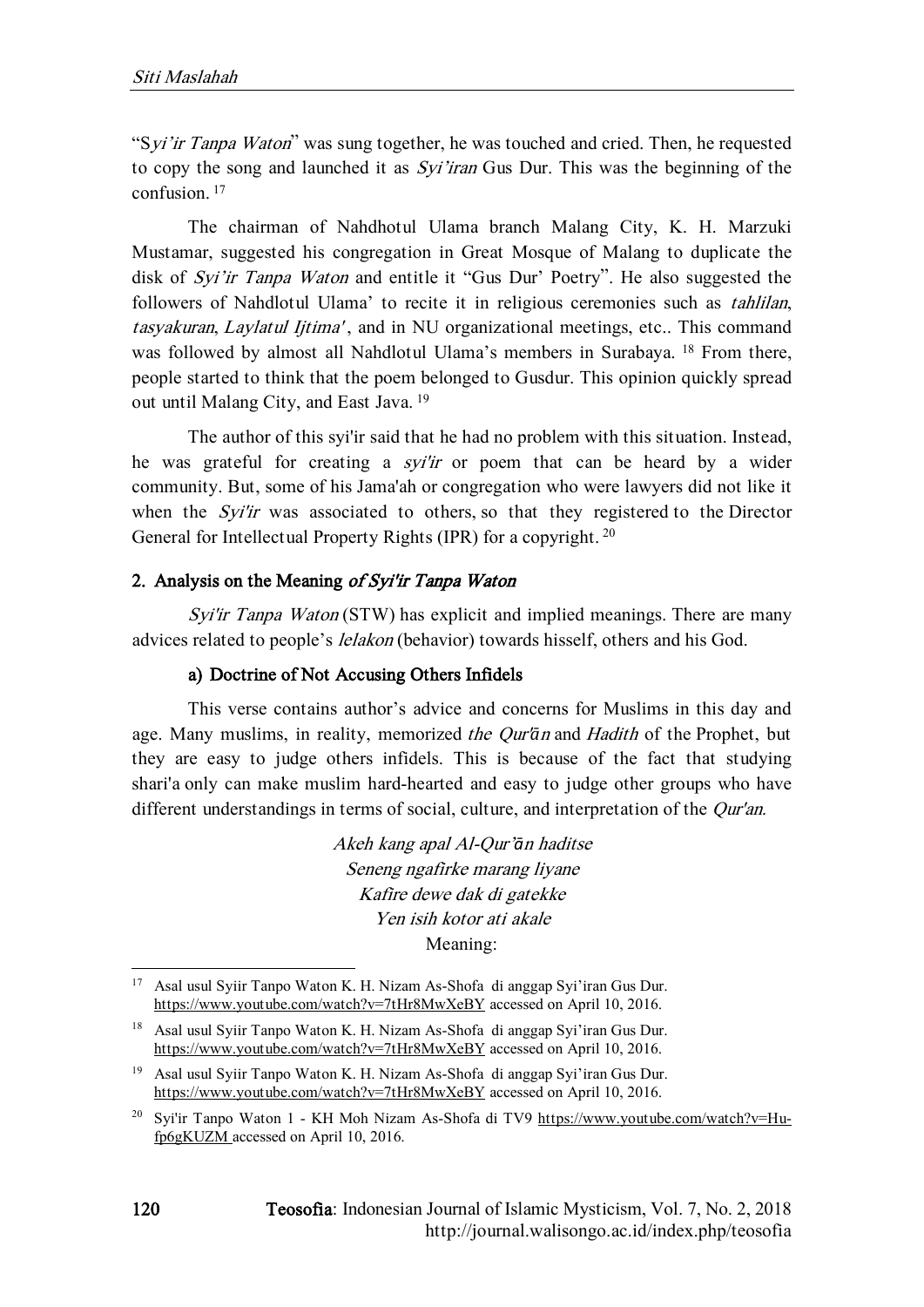Many (muslims) memorized the Qur'an and Hadith But still accuse others infidels They will never notice their own infidelity if their heart and mind are still dirty

An accusation of infidelity can endanger ukhuwah Islamiyah or Muslims botherhood. It can also cause the most severe result that is the emergence of division and animosity among Muslims. *Ijtihadi* or *furu'iyah* matters are not axiomatic, therefore differences of opinion on those matters are not undeniable and must be addressed wisely with *tasamuh* (high tolerance), friendly behaviour and *ukhuwah* Islamiyah .

<sup>M</sup>*ā ẓ*ann akhauka akhiran fahua k*ā*fir means that we must not judge others since if we see negative side of something without examining and thinking more deeply about it, it is, in fact, the negativity of ourselves. If our behavior is bad, then our prejudice will also be bad, <sup>I</sup>*ẓā* <sup>s</sup>*ā*'a fi'lul ma'ri s*ā*'a kulluh. Prejudice happens because the intentions at our hearts are not good. As a syi'ir or poem, the work of Abut Thoiyib, said; if a man's behavior is bad, his heart's prejudice is also bad. <sup>21</sup> According to this author, those who have bad prejudice are considered not able to restrain and control his desires. His heart is still impure and his intellect cannot understand the message of the Qur'ān and Hadith.

STW teaches us to do self reflection, investigating deeply into ourselves, giving more attention to any forms of disbelief in ourselves. This message is reflected in the verse "*kafire dewe gak digatekke*", our own infidelity is unnoticed. The phrase "*kafire dewe*" emphasizes the importance of self-awareness, reflecting on oneself to focus on the "our own selves' household", so that our heart's and mind's uncleanness is exposed as stated in the *syi'ir* " *yen iseh kotor ati akale* "meaning if one's heart and mind are still dirty.

> Kelawan kanco dulur lan tonggo Kang podo rukun ojo daksio Iku sunahe Rosul kang mulyo Nabi Muhammad panutan kito Meaning: To friends, relatives, and neighbors Get along well, don't waste it That is the tradition of the noble Rasul Prophet Muhammad is our role model

1

<sup>21</sup> Syi'ir Tanpo Waton 2-KH Moh Nizam As-Shofa di TV9 <https://www.youtube.com/watch?v=eDdCnF6c4WA> accessed on April 10, 2016.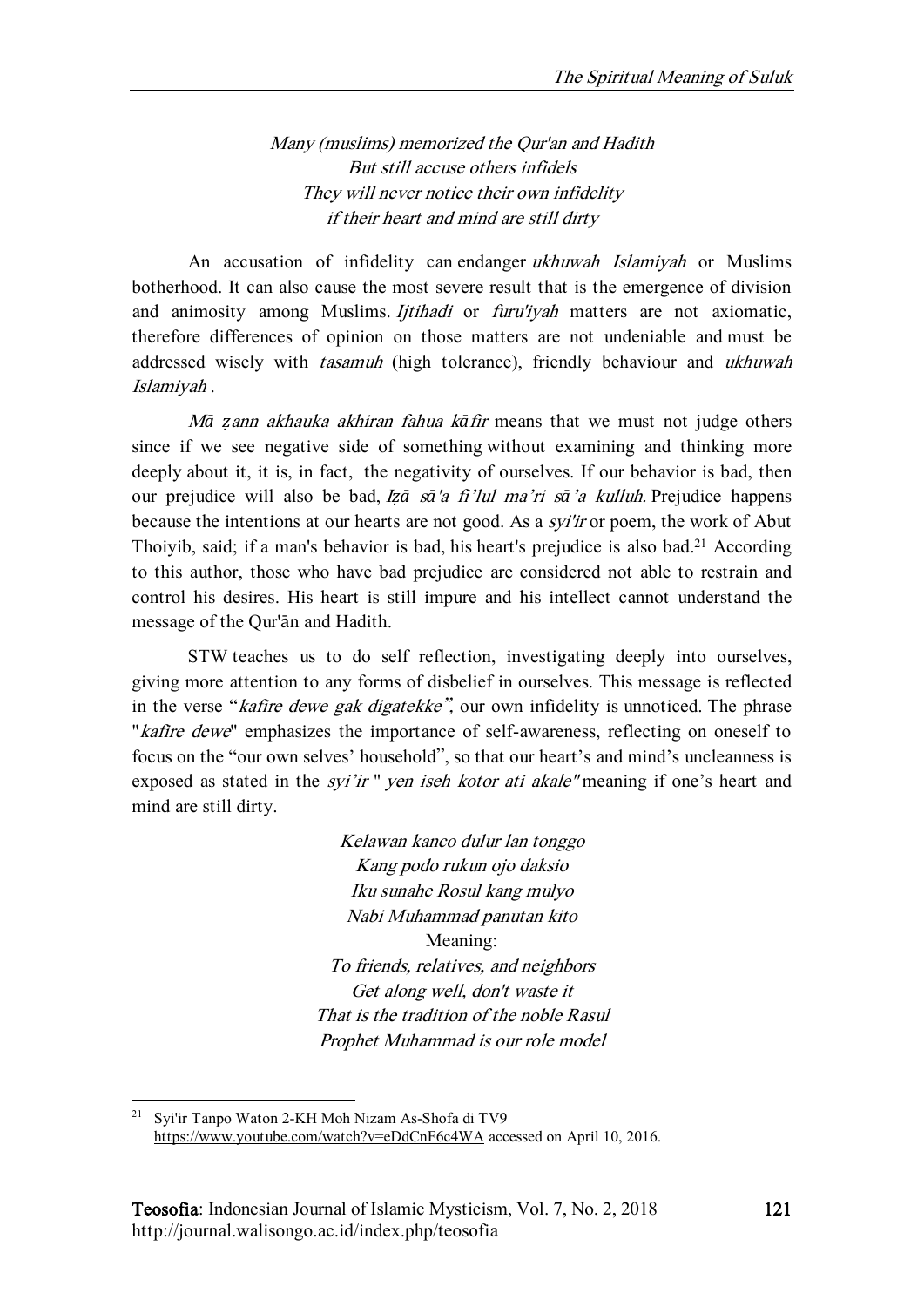The syi'iran stated iku sunnahe Rasul kang mulyo, Nabi Muhammad panutan kito. The things taught in the *syi'ir* were *sunnah* or the tradition of the Prophet, the role model of good behavior. Thus, following the *sunnah* of the Prophet must strengthen the firmness of the acts to build harmony and prevent and avoid persecution. Those are signs of righteous people.

### b) Riyadhah, Tarekat, Zikir and Suluk

Piousity is the clarity of the heart, which is obtained by knowledge. Meanwhile, the behavior of the tarekat (Sufism) and makrifat (trully knowing oneself) is reflected in everything that is spoken and that is done. Meanwhile, the hakikat is established in the heart.

> Kang aran sholeh bagus atine Kerono mapan sari ngelmune Laku thoreqot lan ma'rifate Ugo hakekot manjing rasane Meaning: What is called Sholih (piousity) is the state of good heart Because of settled knowledge, doing thoriqot and makrifat and the also hakikat in order to get the taste (of haqiqat)

Here the author invites the reader to become a pious generation that is to be a wise person who is able to internalize and apply the teachings of Islam as a whole, namely sharia, tarekat, makrifat and hakikat. Studying all of them creates strong faith and tauhid. It is not easy for us to judge other groups as infidel.

The journey from one station (maqam) to the next one is long, heavy and difficult. One of the *mujahadah* methods that are commonly done are through riadhah or training namely *dhikr* and suluk. The STW mentioned *jo nganti lali* (don't ever forget) which means that the methods are carried out intensively and continuously.

Muslims scholars argue that *tarekat* is the road taken by being carefull when performing worhip. One does not easily take rukhsah (dispensation in prayers) in worships although they actually are allowed to do the *rukhsah*. He or she is more carefull in performing prayers.<sup>22</sup>

> Kang anglakoni sakabehane Allah kang bakal ngangkat derajate Senajan asor toto dhohire

<sup>&</sup>lt;sup>22</sup> Edy Yusuf Nur, Mengali Tasawuf yang Hakiki, (Yogyakarta:Suka Press, 2014), p. 24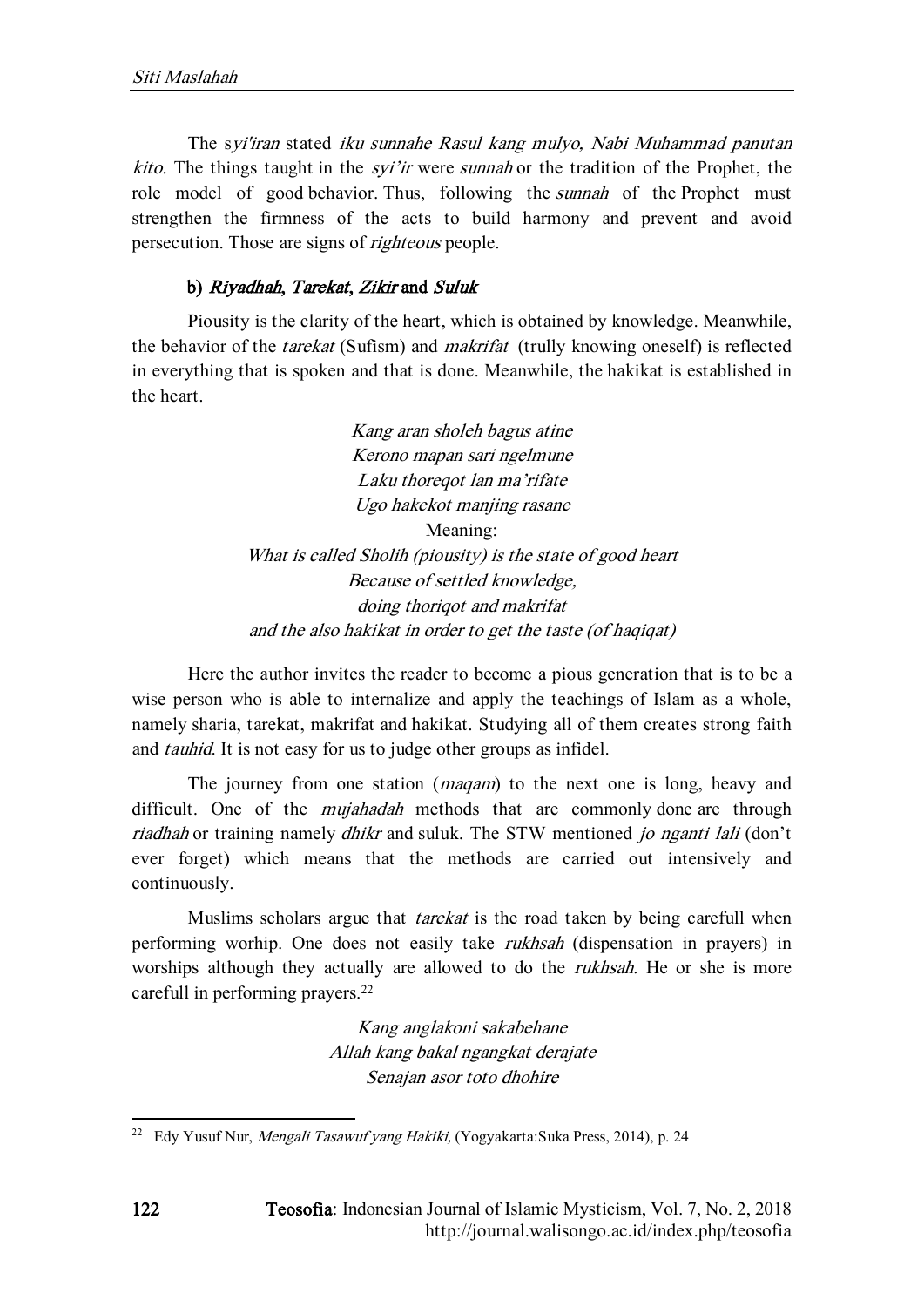Ananging mulyo maqom drajate Meaning: Let's do everything Allah will lift our degree (maqam) Although we look ugly in appearence But (we are) noble in (maqam) degree

The above verse is the core of the poem, let's do everything, Allah will lift our degree (maqam), although we look ugly in appearence, but (we are) noble in (maqam) degree. Allah will lift those people doing such deed into the highest degree and will place them in the most noble place beside Him and when died, Allah will welcome them and get them in His heaven.

> Lamun palastro ing pungkasane Ora kesasar roh lan sukmane Den gadang Allah swargo manggone Utuh mayite ugo ulese Meaning: So in the end Our spirit and soul do not get lost God promised us heaven Our dead body and the shroud will reamin complete

Do not be afraid of death since death is certain, but be afraid of the sins we have committed! When faith is strongly established, our spirits and souls will not get lost. God will miss us in His heaven. Our dead body will remain complete with our shroud.

In the description above, the *syi'ir* or poem clearly delivers a massage for readers or listeners to implement Divine values as a manifestation of their daily lives by maintaining harmony in life as a form of human characteristics as God creature, that is being depended on Allah SWT.

# 3. Suluk as Human Metamorphic Process

With the guidance of Allah, the *salik* (spiritual path taker) decides to penetrate into a diverse world. The wise call this journey as sayr wa suluk (spiritual journey). Suluk means to travel. Meanwhile, sayr means to look for outstanding characteristics and traits in a variety of practice such as self-restraint. This practice is needed in this spiritual journey. Because of the difficulty to break the material connection, the salik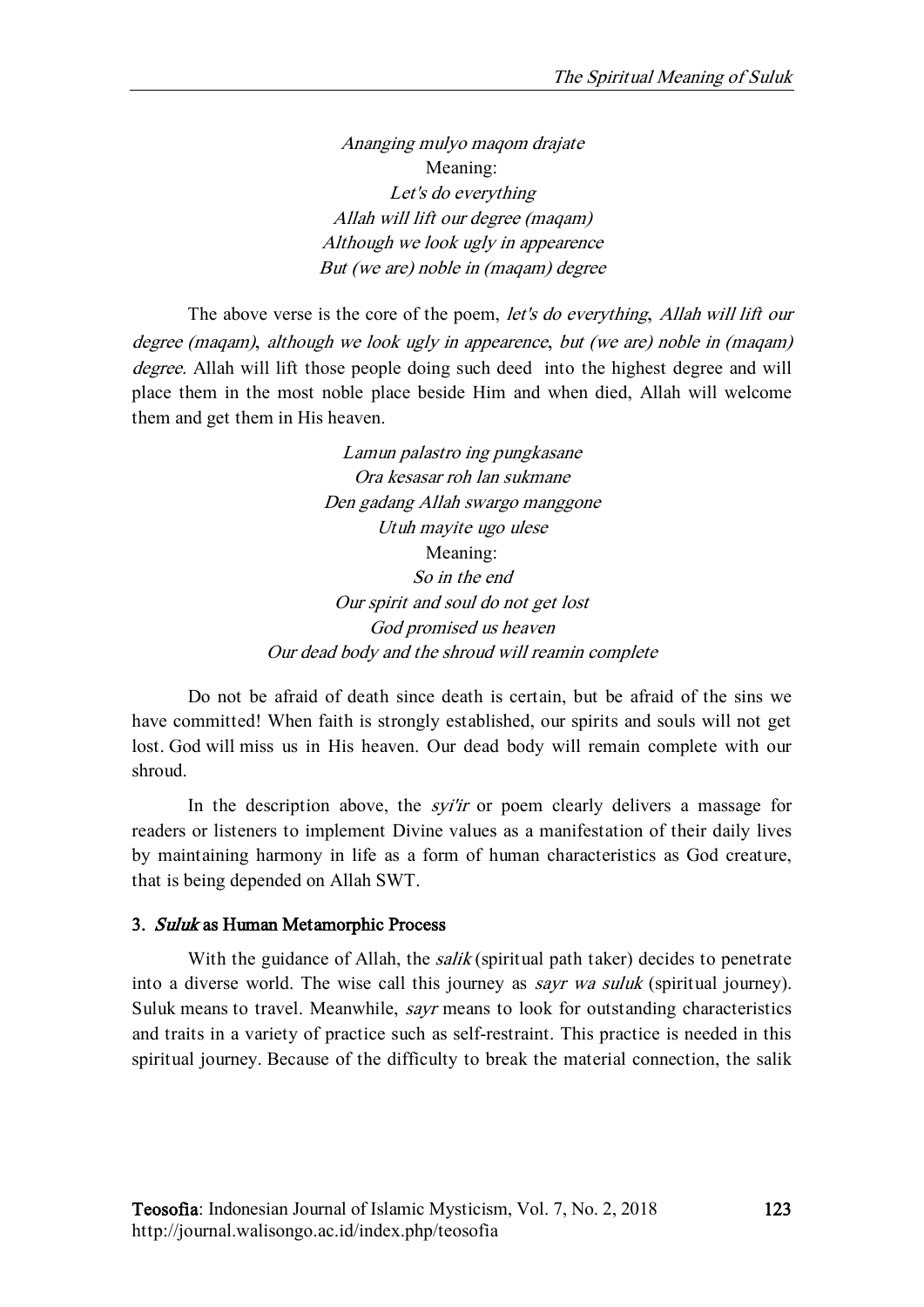slowly unravels the snares of the pluralistic world carefully and starts the journey from the material world. <sup>23</sup>

Sufism explains that sharia is merely rules and the tarekat is the act of carrying out the sharia rules. If sharia and tariqa can be mastered, then the haqiqat is born which strives to fix the situation. Its ultimate goal is makrifat which is to know truly God and love Him. Prophet Muhammad SAW said: Sharia is my word, the tariqa is my deed and haqiqat is my behavior. <sup>24</sup>

The notion of suluk in Syi'ir Tanpa Waton is found in the ninth syi'ir verse, namely:

> Kelawan Allah kang moho suci Kudu rangkulan rina lan wengi Ditirakati diriyadhahi Zikir lan suluk jo nganti lali.

Meaning: To the Most Holy God We must join hands day and night Performing self-restraint and riyadhoh Remembrance of Allah and suluk, do not forget

In Javanese language, the word *tirakat* originally comes from the word *tarigat* / tarekat which lexically means 'road'. All tarekat teachings originate from and lead to the teachings of Sufism which are known as prophetic traditions. Tariqat teachings also place Nabi Muhammad SAW as the central point. The teachings of the tarekat refer to al-Qur'*ā*<sup>n</sup> and Sunnah, and come from the method of suluk which was practiced by the Messenger of Allāh. The teachings are sourced from the Prophet through connected sanad, namely the genealogical system that continues to the Prophet Muhammad. 25

In the view of the tariqat teachings, the spiritualization of Sharia practice is closely related to the wandering of the spiritual journey in the form of suluk. This step of wandering and spiritual journey can be simply described as someone who is looking for pearls in the depth of the ocean. Sharia, tariqat and haqiqat become absolutely essential since they are one system. Sharia is described as an ark or ship that serves as

<sup>&</sup>lt;sup>23</sup> Murtadha Muthahhari dan S. M. H. Thabathaba'i, Menapak Jalan Spiritual, Terj, (Bandung: Pustaka Hidayah, 1997), p. 75.

<sup>24</sup> Mustafa Zahri, Kunci Memahami Ilmu Tasawwuf, p. 85.

<sup>&</sup>lt;sup>25</sup> Ummu Salamah, Sosialisme Tarekat Menjejaki Tradisi dan Amaliyah Spiritual Sufisme, p. x-xi.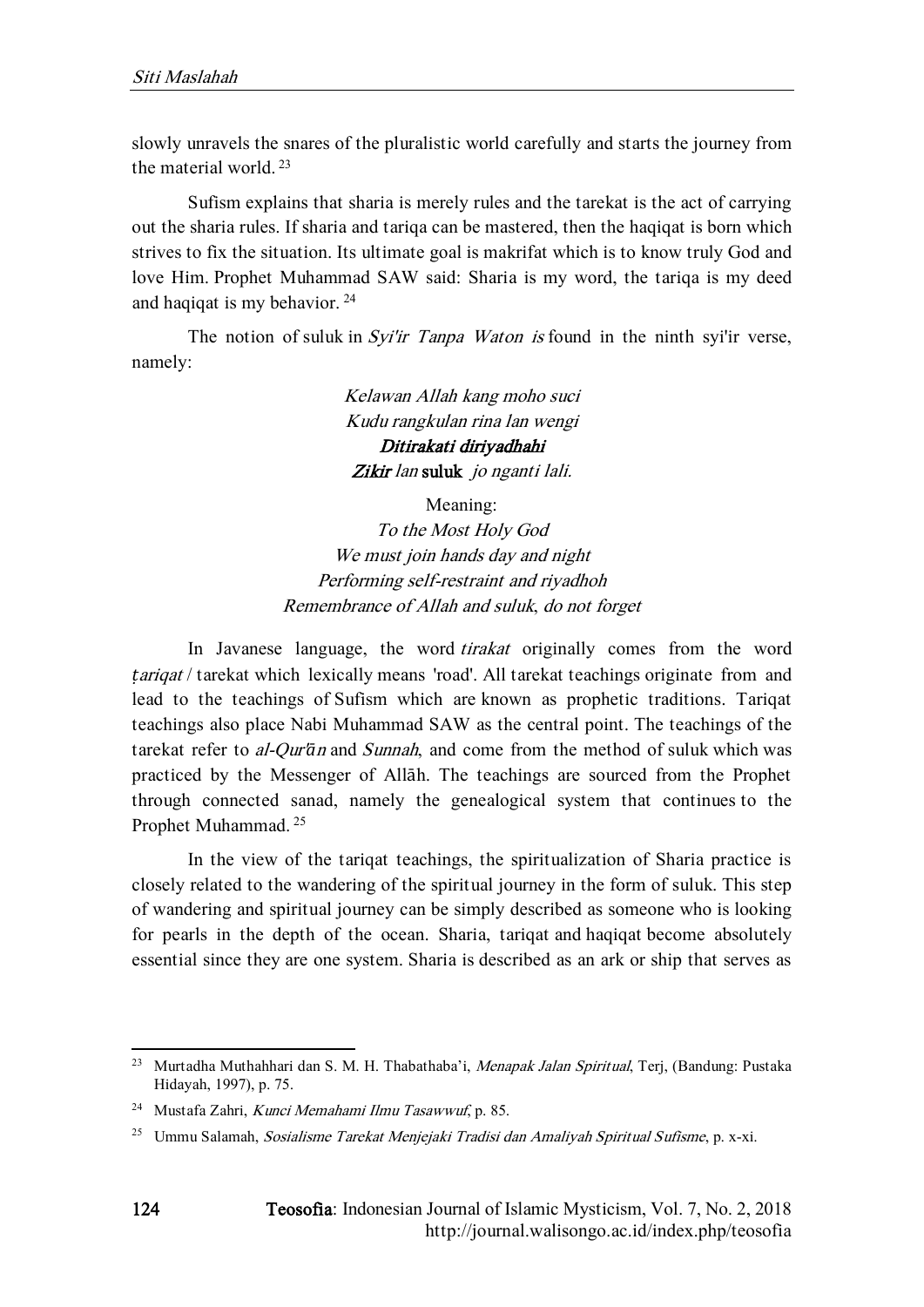a tool to get to the destination. Tarekat is a very wide ocean where the pearl is. Haqiqat is the pearl that is sought by the salik and Sufi namely *ma'rifat billah*.<sup>26</sup>

The word riya*ḍ*ah comes from Arabic language which means exercise and practice. The exercise here means souls and feeling excercise that can only be carried out through the practice of the tariqat which is strictly guided by the tariqat teacher because the practice of the tariqat must be done gradually through mujahadah, tazkiyah an-nafs continuously.<sup>27</sup>

Dhikr is something important for humans to not forget themselves. In this sense, dhikr is used as a reminder for humans to always be aware of their existence as creatures of God.

Without *dhikr* and thinking, a human being will not be able to make the most of their benefits as a human. Without thinking and dhikr human will not be able to walk on earth in line with the mystical concept of humanity-Divine life. This awareness leads people to self-awareness and balanced life orientation which combines two aspects; developing powers and thinking abilities.<sup>28</sup>

The word *suluk* is from Arabic language with the root word *salaka-yasluku*sulukan which lexically means "walking, entering, passing through road, and acting.<sup>29</sup> In KBBI suluk is interpreted<sup>30</sup>: (1) a road toward inner perfection, Sufism, tariqat, mystical. (2) Self- alienation, seclusion, (3) song of a puppet performer when starting a scene (episode) in a puppet show.

Of the three meaning of mysticism, the most appropriate one for the context Syi 'ir Tanpo Waton is the first and second meaning; a road toward inner perfection, Sufism, tariqat, mysticism and self-alleniation or seclusion.

Riya*ḍ*ah, dhikr, suluk are terms for tariqat practice to draw closer to Allah so that they always come and stick together day and night, rangkulan rina wengine. Usually in suluk training place *(zawiyah)*, there are various kinds of teachings, practices, ijazah, tawajuhan, etc. In short, the knowledge of spirituality (divinity) and the essence of spirituality can only be bridged through the path of the tarekat. Only do among the ahlu a*ṭā*riq understand the meaning of dhikr and suluk. According to Guz

<sup>&</sup>lt;sup>26</sup> Ummu Salamah, Sosialisme Tarekat Menjejaki Tradisi dan Amaliyah Spiritual Sufisme, p. 78.

<sup>&</sup>lt;sup>27</sup> Ummu Salamah, Sosialisme Tarekat Menjejaki Tradisi dan Amaliyah Spiritual Sufisme,

<sup>&</sup>lt;sup>28</sup> Ummu Salamah, Sosialisme Tarekat Meniejaki Tradisi dan Amaliyah Spiritual Sufisme, p.159.

<sup>&</sup>lt;sup>29</sup> Ahmad Warsun Munair, *Kamus Al-Munawir Arab-Indonesia Terlengkap*, (Yogyakarta: Pustaka Progressif, 1997), p. 653.

<sup>&</sup>lt;sup>30</sup> Tim Penyusun Kamus Pusat Pembinaan dan Pengembangan Bahasa, Kamus Besar Bahasa Indonesia. p. 866.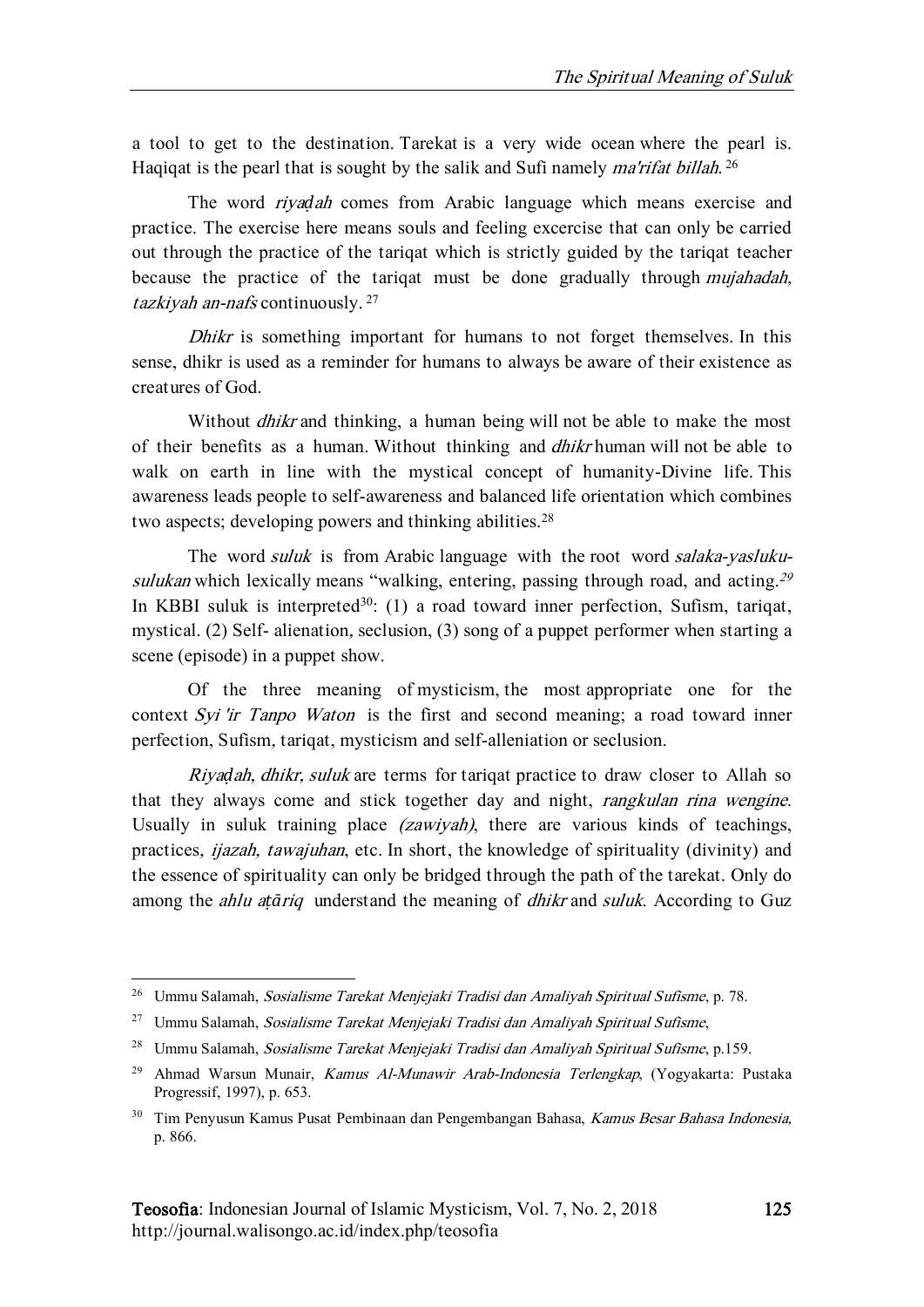Nizam suluk itself is a journey back to Allah SWT by continuously doing holy war within ourselves to combat lust, disbelief, demons in the soul.<sup>31</sup>

In an Islamic study forum in East Java, Gus Nizam explained the urgency of suluk. One day in the Prophet era, the Prophet reprimanded a companion for being too proud of the victory achieved by Muslims in the battle of Badr. At that time, Muslims accounted for 313 persons with improvised weapons were capable of defeating the enemy with more than 10,000 armed forces.<sup>32</sup>

After the companions returned to Madinah, they were too proud of themselves, so they were teased by the Prophet Muhammad with the sentence "raja'n*ā* min al-jih*ā*<sup>d</sup> al-a*ṣ*gar ila al-jih*ā* <sup>d</sup> al-akbar" which means we have returned from a small war to a bigger war. Hearing this the companions were surprised at once and asked, "Badr war is a very big war, how do you say it was small war, what do you mean, O Prophet?" The Prophet Muhammad said, "after this we must always wage a great battle, O friends" they asked, "what war does the Prophet call a great war?". He said, "*jihā dunnafsi (war against lust)*". To fight lust is to fight ourselves, our low souls, and to fight the qualities of devil, to fight the nature of shaytan, bah*ā*imiyyah, hayaw*ā*niyyah, and the nature of our basyariyah so that what remains in us is only the ins*ā*niyyah, malak*ū*tiyyah, rabbaniyyah. 33

The person who walks on the spiritual path can be described as someone who built water storage in his house which has not been used for a long time. Meanwhile various impurities and stains had settled in the bottom of the tank even though the water looked clear from above. He thought that the water was clean but when diving into a tank or washing something in it, dirty and murky lumps rose to the surface and then he knew that the water was dirty.<sup>34</sup>

Guz Nizam in another occation explained the suluk process in the heart of each *salik*. The process follows the path of the Prophet in doing self-allienation in cave Hira before his prophecy to have peaceful mind, clear heart, and real probity amid the crowd of life and spiritual crisis occurring in the Jahiliyah community. Like a caterpillar, it must become a cocoon before turning into a beautiful butterfly.<sup>35</sup> So do humans in the spiritual journey (*holly tour*) to God (suluk).

<sup>&</sup>lt;sup>31</sup> Interview with Mohammad Nizam As-Shofa the director of ponpes Ahlus Shofa-wal wafa, di Sidoario tanggal 18 Nov 2016.

<sup>&</sup>lt;sup>32</sup> The history of *Syiir Tanpo Waton* of K. H. Nizam As-Shofa being labelled as Syi'iran Gus Dur is found here[: https://www.youtube.com/watch?v=7tHr8MwXeBY](https://www.youtube.com/watch?v=7tHr8MwXeBY) accessed on April 10, 2016.

<sup>33</sup> The Asal usul Syiir Tanpo Waton K. H. Nizam As-Shofa di anggap Syi'iran Gus Dur. <https://www.youtube.com/watch?v=7tHr8MwXeBY> accessed on April 10, 2016.

<sup>&</sup>lt;sup>34</sup> Murtadha Muthahhari dan S. M. H. Thabathaba'i, Menapak Jalan Spiritual, Terj. hlm. 77.

<sup>&</sup>lt;sup>35</sup> Interview with Mohammad Nizam As-Shofa, PP. Ahlus Shofa Wal Wafa, at Sidoarjo on Mey 18, 2016.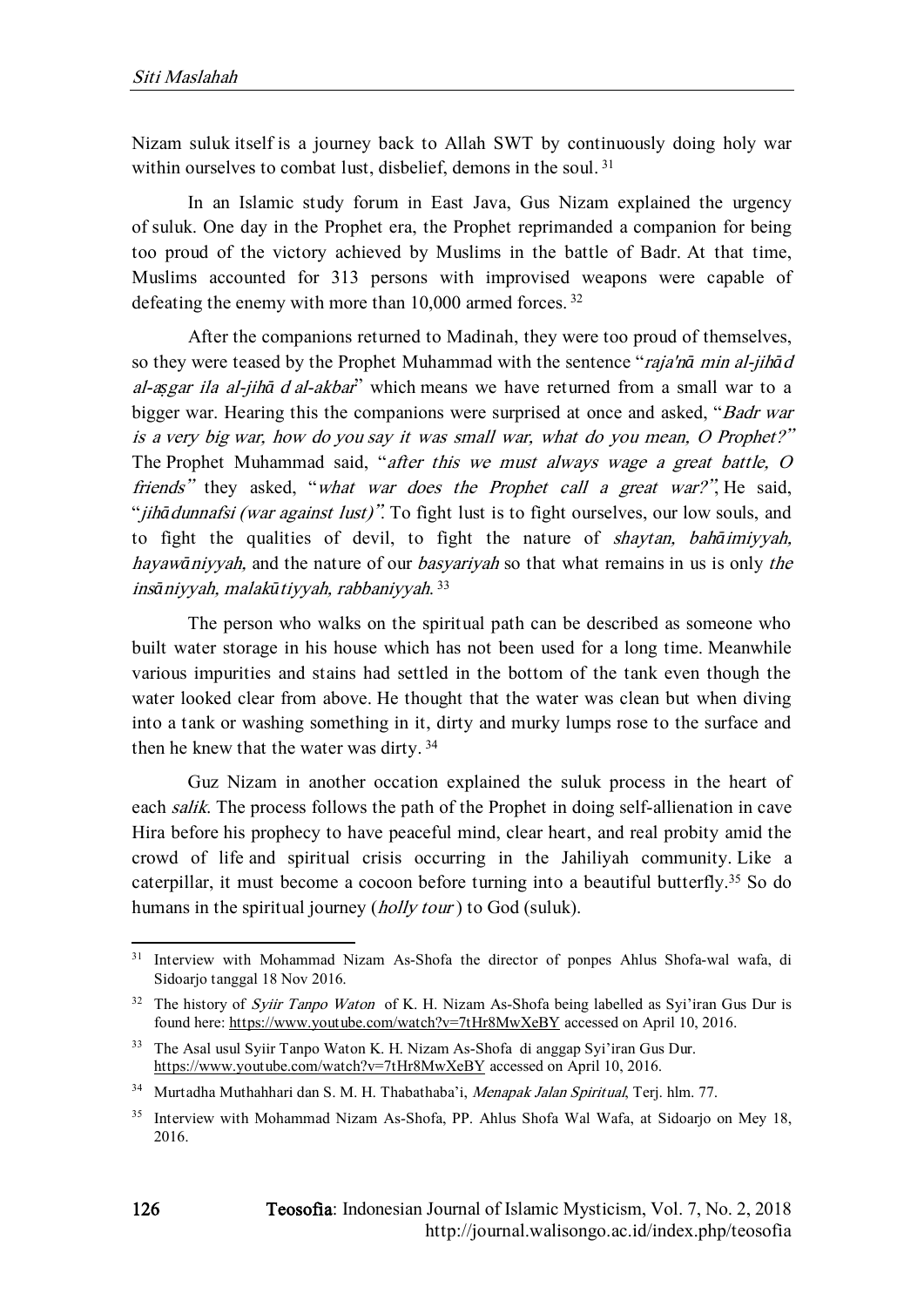They must go through certain phases namely Takhalli (purgative) that is the toughest philosophical aspect due to its difficult effort of emptying and cleansing soul from the despicable qualities that can damage human's physics and mentality. The next one is *Tahalli* (contemplative) or meditation. It is the stage of filling the soul with the attributes of *mahmudah* (good and praised deed) after the soul is being emptied off despicable qualities. If a person can go through the two stages of Takhalli and Tahalli, he will reach the third stage, namely Tajalli (Illuminative). That is the process of revealing the insulating curtain of the unseen and the acceptance of the *nur ghoib* (unseen light) in the heart of someone <sup>36</sup> who will be a holy human being. He will be illuminated by his soul and clean heart so that a person can have implications of harmonic social life.

Sufism does not always involve tariqat and not all tarekat involve suluk. But suluk itself must go through tariqat and tariqat must be sourced from Sufism. One is not obliged to enter a certain congregation of mysticism because there are many ways and spiritual paths to become a holy human being, a pious person who has akhlak alkar*ī*mah (good behaviour) or virtuous, as many as the number of humans and their humanity. But in Naqsabandiyah Khalidiyah Mujaddidiyah tarekat community in the Ahlus Shofa Wal Wafa (ASW) boarding school, as symbolically written in Syi'ir Tanpa Waton (STW), the tarekat teacher always builds conditions and living systems that everyone can advise each other to stay on the path to God. For this reason, the salik needs to focus his thoughts with the help of riya*ḍ*ah and various practices of selfrestraint so that his attention is not turned away from God.

# 4. Kinds of Suluk

 $\overline{a}$ 

Walking on the path heading to God is generally not due to compulsion but rather due to personal awareness. In other words, people entered the tarekat because of an inner whisper. Encouragement arises because of sincerity and sincerity arises from the heartstrings. Entering the realm of the spiritual path is actually very likely preceded by the exhaustion of the exploration of personal life to find the authenticity of complete religious truth. Obedience that comes from personal encouragement will in turn cause strong motivation to practice the teachings in a more disciplined and consistent manner in everyday life. They feel the need, sense, comfortability and happiness to walk the *suluk*. When they leave the practice they should do, they feel anxiety. Therefore they interpret the consistency of the practice of the tarekat as a commitment to always obey God. The Qur'an clearly states that whoever obeys Allah, Allah will give him unlimited solutions *(makhrajan*, way out of trouble) and unexpected rizki or fortune (min haisu la yahtasib).  $37$ 

<sup>36</sup> Totok Jumantoro dan Samsul Munir Amin, Kamus Ilmu Tasawuf, p. 229.

<sup>&</sup>lt;sup>37</sup> Ummu Salamah, Sosialisme Tarekat Menjejaki Tradisi dan Amaliyah Spiritual Sufisme, p. 168.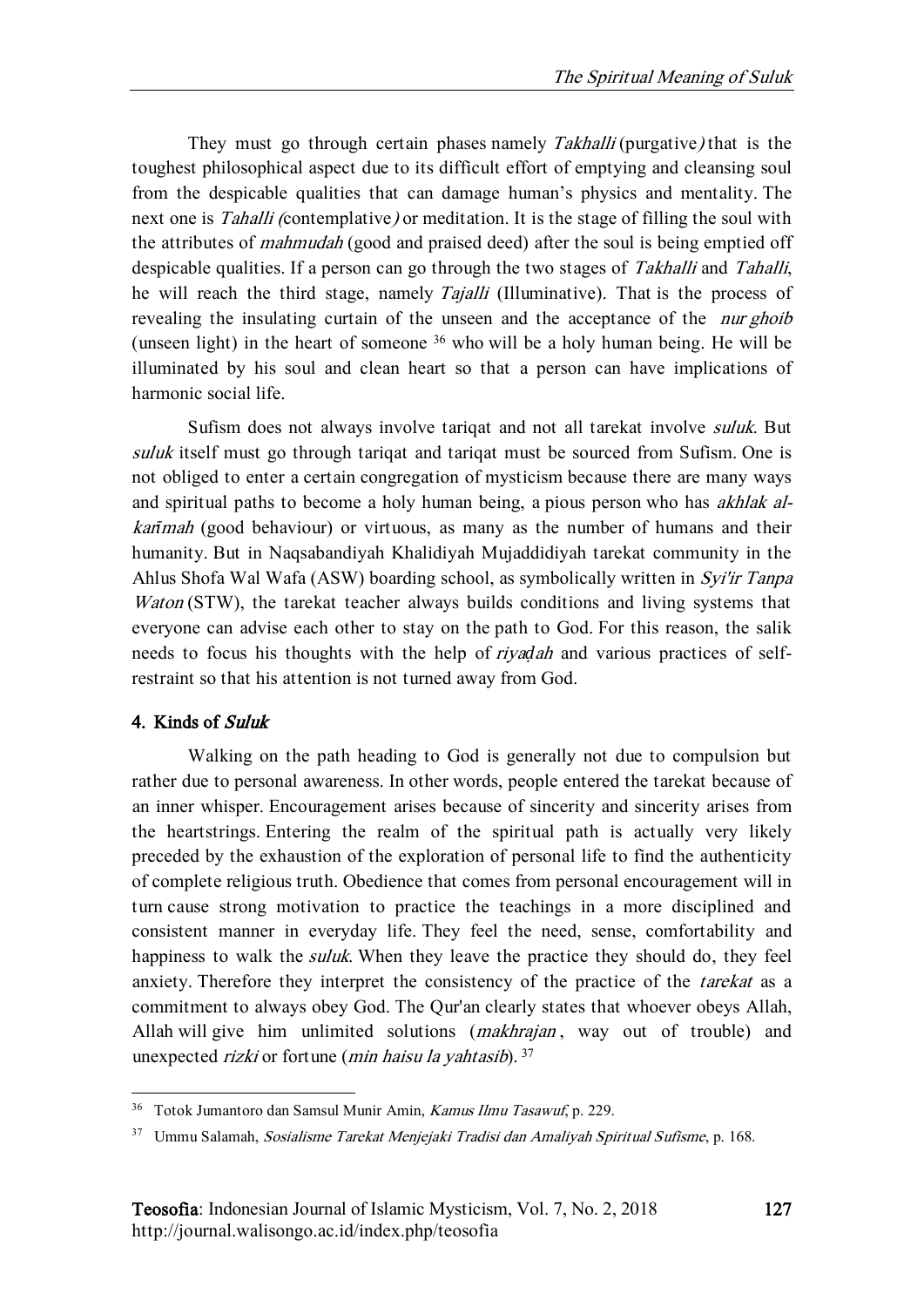Suluk is an effort to isolate self from the hustle and bustle of worldly affairs and problems. Seclusion or *suluk* also means living in community, but still maintaining a strong relationship with God. Some of the tarekat do not teach seclusion (khalwat) in the physical sense because the *khalwat* is sufficiently done in heart or *qalb* (khalwat bi al-qalb). Other tarekat teaches seclusion physically as a method of training to perform seclusion in heart or *bi al-qalb*. This teaching is carried out by taking *i'tibar* or wisdom from the history of the Prophet Muhammad SAW before his prophecy.<sup>38</sup>

Tarekat tradition's function is to create inspiration, motivation, meaning, and initiatives in order to further increase the contribution to spread islamic message of mercy or *rohmah* in the midst of current changes. Therefore, a tarekat practitioner must have an awareness of sociocosm, social wisdom, empathic, social concerns and sensitivity, and strive to free others from their entanglements and difficulties in life. The tarekat practitioners must be actively involved, committed and responsible in efforts to create welfare. <sup>39</sup>

Every practitioner of the tariqah must be fully aware of the progress of the spiritual life as *suluk* (seeker of God) and as *salik* (ascetic of the spiritual path). Suluk is interpreted as an effort to take the path to God. That is physical act and can be seen as a movement physically, while *suluk* is a spiritual journey that has certain stages, as  $follows<sup>40</sup>$ :

- 1. Suluk Nafs is interpreted as soul purification, namely doing praiseworthy and malicious qualities after cleansing soul from despicable qualities and animal lust. In other words the self that has been cleansed of impurities and its damage is transformed into an-nafs al- mu*ṭ*ma'innah (calm soul). So suluk is not a movement in the spatial dimension, but rather progress in the spiritual life; the spiritual progression from despicable qualities to good and praiseworthy qualities. This forward motion is another name for transmutation or normal inward changes in human beings.
- 2. Suluk Qalb or heart is interpreted as ta*ṣ* fiyah al-qalb or heart purification to eliminate the love to this mortal world, its concern for various kinds of sadness and sorrow, its tendency towards worldly matters, and all its grandiose thoughts that are vain.
- 3. Suluk sirr or the secret is a spiritual understanding called takhalliyah as-sirr or emptying *sirr*. This means that there is an attempt to empty the *sirr* of all kinds of thoughts which will distort it from remembering Allah or dhikr. This capability

<sup>&</sup>lt;sup>38</sup> Ummu Salamah, Sosialisme Tarekat Menjelajahi Tradisi dan Amaliah Spiritual Sufisme, (Bandung: Humanoira, 2005), p. 125.

<sup>&</sup>lt;sup>39</sup> Ummu Salamah, Sosialisme Tarekat Menjelajahi Tradisi dan Amaliah Spiritual Sufisme, p. 166.

<sup>40</sup> Ummu Salamah, Sosialisme Tarekat Menjelajahi Tradisi dan Amaliah Spiritual Sufisme, p. 117.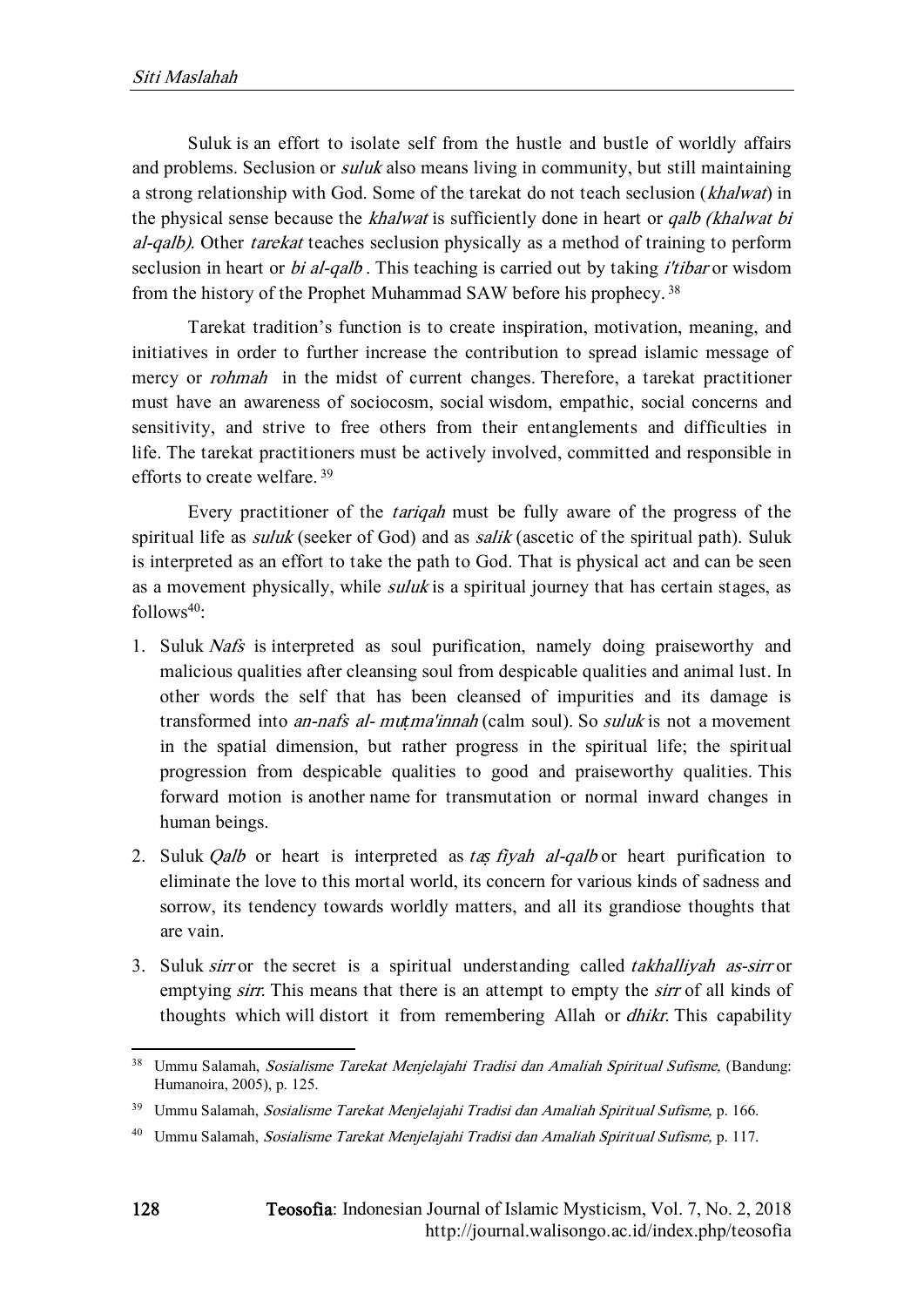must be maintained in a way that the thought of anything other than God is not going to be able to get into sirr. If it appears, suddenly sirr should delete it immediately.

4. Suluk *ruh* or the soul, a mystical contemplative organ expressed as *tajalliyah ar*ruh or enlightenment of the spirit. This means that there is an attempt to fill the soul with a vision about God and the surge of *mahabbah* (love of Him). So suluk consists of purification of the heart, purification of the soul, emptying the sirr, and enlightenment of the spirit. The purpose of all these processes is av transformation or the formation of self-character by grounding in Divine moral and ethical character.

Furthermore, based on the information that the author got from Guz Nizam, suluk is divided into 2 categories. <sup>41</sup> First is the small suluk or *khalwat fil al*khalwat (seclusion in a quiet place) and the second is the great suluk or khalwat fil aljalwat ("seclusion" in a crowded place).

There are two kinds of *suluk*; small and big *suluk*. Small suluk is the same as the term *khalwat fi al- khalwat* (seclusion in a quiet place). After small suluk (seclusion in a quite place), a practicioner of suluk should continue to great suluk. This big *Suluk* is *kholwat fi al jalwat* (seclusion in a crowded place) or "*topo ngrame*" in Javanese term. Essentially, *topo* was in the soul of each of us. This action is inspired by the Prophet before his prophecy, following the apostle before he was appointed as an apostle by Allah SWT. Because we all cannot follow the Prophet after he was appointed as a prophet, just as like we follow a successful employer, we cannot follow the employer after his success, but we must follow an employer's journey before he becomes a successful employer. Because we will have difficulties and objections following our employer who are already successful, so do we follow the Prophet Muhammadaa?" Said Gus Nizam.

### a. Small Suluk (khalwat fi al- khalwat)

1

As Guz Wahab explained, this small suluk in the Ahlus-Shofa Wal Wafa Islamic boarding school was carried out for 10 days and 10 nights. During that time, a salik (a God path taker) must remain in their own place with constant remembrance and thinking of Allah and *muraqabah* except during the five daily prayers. Every *salik* must be able to feel the solitude as if they are in the grave.<sup>42</sup> From small suluk, a *salik* must continue the journey to big suluk.

<sup>&</sup>lt;sup>41</sup> Interview with Mohammad Nizam As-Shofa the director of Ahlus Shofa-wal wafa, in Sidoarjo, 18 May 2016.

<sup>42</sup> Interview with Abdul Wahab Machfudz, Khalifah (Guz Nizam' Vice) at Ponpes Ahlus Shofa Wal Wafa Sidoarjo on 18 May 2016.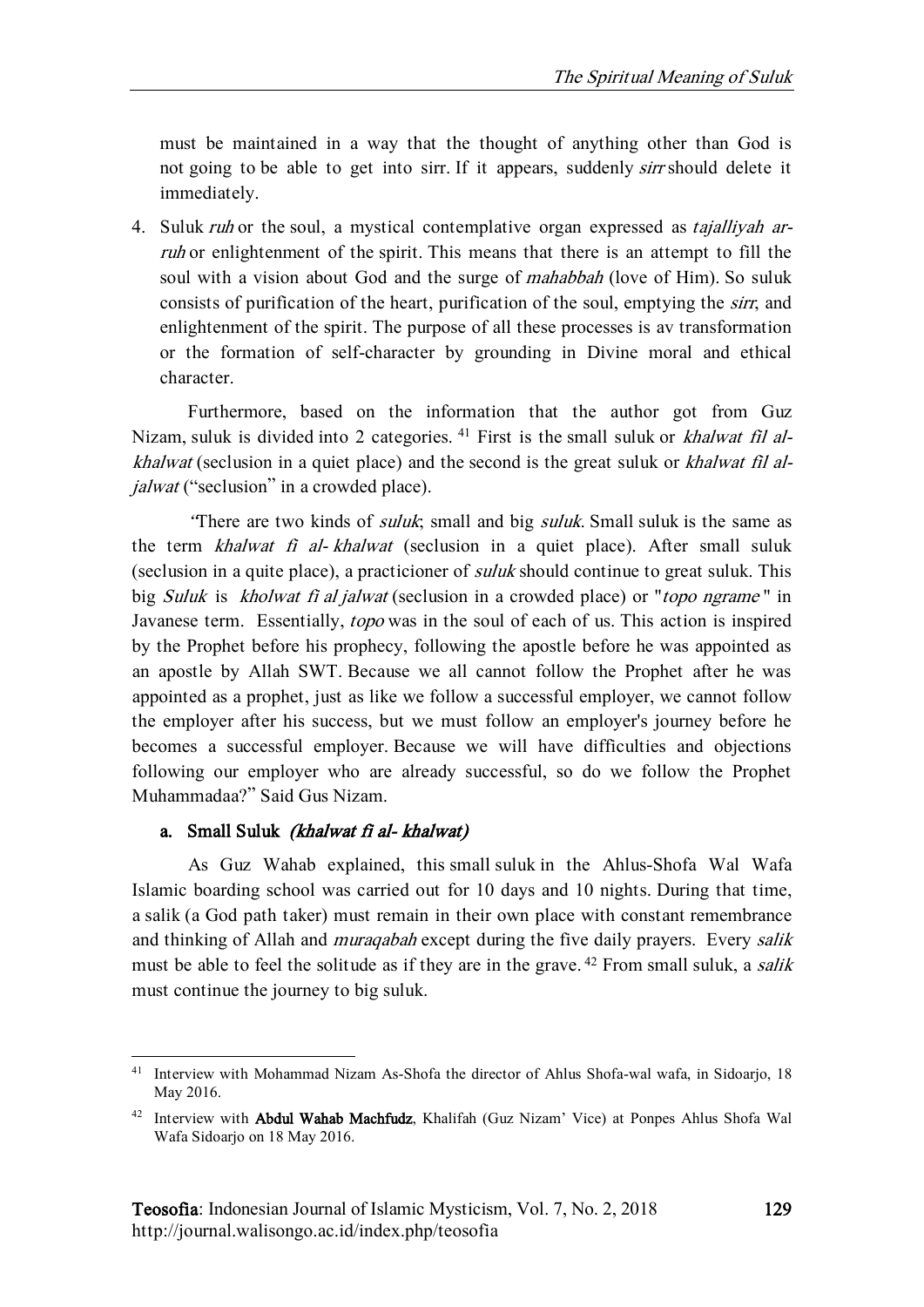Sufism does not mean to run away from real world life, as some people who disagree with Sufism have alleged, but Sufism is an attempt to equip ourselves with new spiritual values that will protect our selves when facing various problems.

# b. Great Suluk (khalwat fi al- jalwat)

Staying quiet in the middle of the crowd *(khalwat fi al- jalwat) Nyepi ing* panggonan rame means that we must always present Al-Haqq (Allah SWT) in our heart. A Salik carries out activities such as socializing with others and still maintains heart in order not to be distorted by negative things in every situation either being alone or being in the middle of a lot of people. Salik's heart is disappearing (*ghaib*) from God's creatures even though his body was among them.

If the salik is busy with worldly life, so that he deliberately forgoes his *wirid* (a citation from the Koran which is read repeatedly as a way of asking for God's forgiveness, etc.), they will do the wirid in other occasions so that every tarekat practitioner (salik) always keeps the practice of the tarekat in an istiqomah (steadfastness) way, that is not limited by space and time. The effort to replace wirid in another time can not be separated from the belief that the wirid will always be lifted to heaven. The voice rumbled like the sound of wasps will continue to echo and be witnessed by angels, apostles, believers and God as one of the practices that will be accepted on the Day of Judgment. Therefore, the effort to do *gada* (fulfilling or completing those duties that one may have missed due to some reason or other.) has the same virtue and value as the practice of *wirid* on time.<sup>43</sup>

'Allamah Muhammad Husain At-Thabathaba'i added that there was no contraduiction between his walking through stages in *suluk* and his worldly basic needs. His inner experience is totally unrelated to his outward activities such as marriage, his activities for making a living and his involvement in trade or agriculture. The salik naturally lives in this world and engages in various worldly activities. But his soul penetrated the realm of Malakut and chatted with its inhabitants. Likewise, a person who walks in the spiritual path must fulfill his natural needs and at the same time, he maintains his relationship with God. 44

It means that amids being busy doing his activities, he is able to keep his self stable. Therefore, he has realized what Umar ibn Khattab expected us to do namely being in the middle of society (socializing) but still keeping worship and prayers as Umar says "kh*ā*li*ṭ*u an-nas fi ma'ayasyikum wa zayyiluhum bia'm*ā*likum".

It can be concluded that *suluk* in Syi'ir Tanpa Waton consists of small *suluk*  $(khalwat fi al-khalwat)$  and big suluk  $(khalwat fi al- jalwat)$ . Meanwhile, soul/nafs

<sup>43</sup> Ummu Salamah, Sosialisme Tarekat Menjejaki Tradisi dan Amaliyah Spiritual Sufisme, p.169-170.

<sup>44</sup> Murtadha Muthahhari dan S. M. H. Thabathaba'i, Menapak Jalan Spiritual, Trans. p. 118.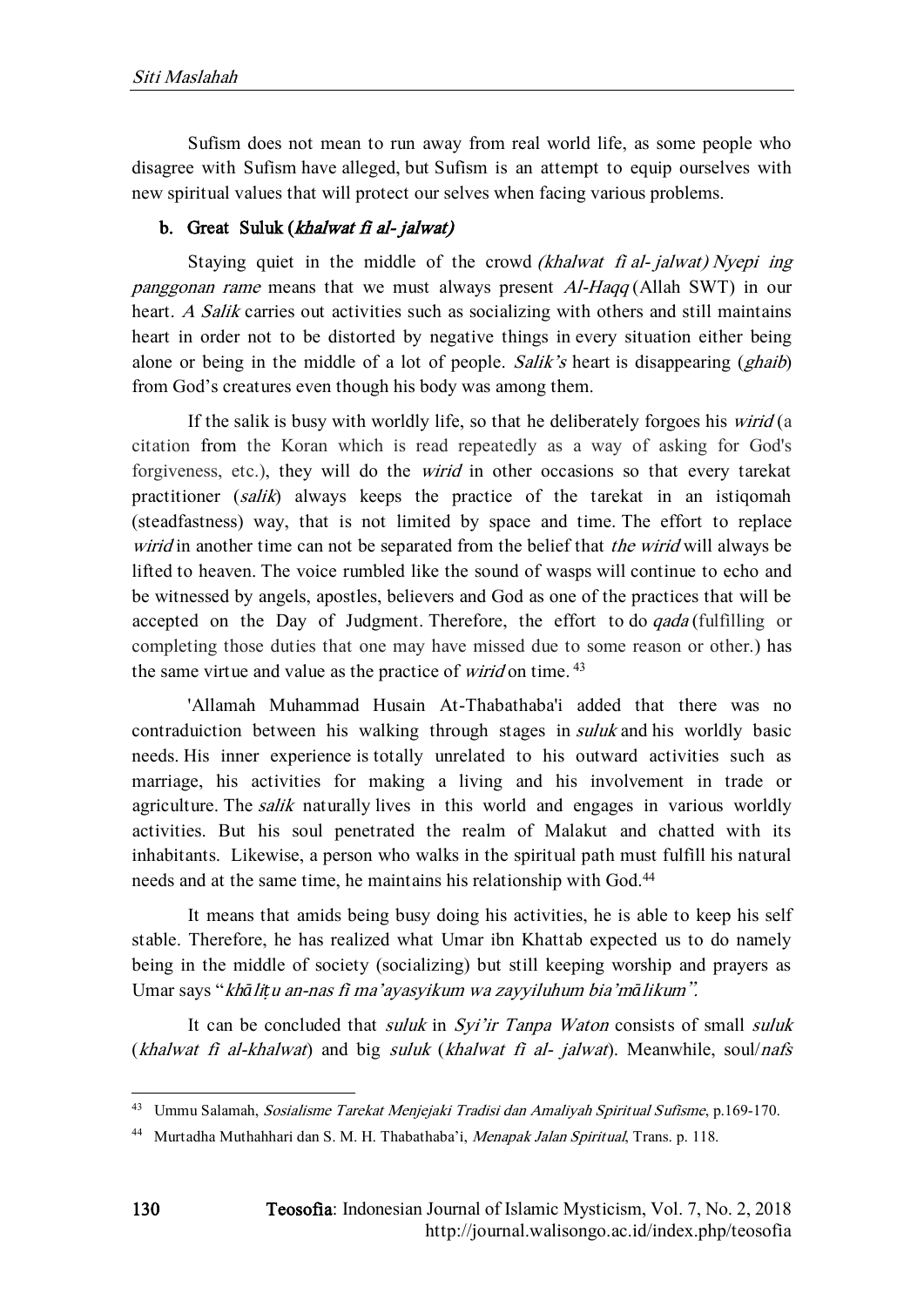purification and *suluk qalb/heart purification are called Takhalli* (purgative) which is followed by emptying *sirr* or *Tahalli* (contemplative). The next path is *ruh/spirit* enlightmen or *Tajalli* (purgative); a process which should be done by doing small *suluk* and big suluk in *Qalb* (Takhalli/purgative) and emptying sirr (Tahalli/contemplative).

# 5. STW Relevance for Present Context

Modernity provides technology but at the same time it brings us mental crisis. This situation will cause bad effects for human in their increasingly complex lives. Several negative impacts of modern life arise in various forms including deviations of social behaviour, such as egoism, materialism, hedonism, consumerism, competition that ignores the societal and religious morality. In addition to that, some other modern problems are mental illness such as feeling depression, anxiety, uncertainty, loss of meaningful awareness of life and community atomization due to globalization.<sup>45</sup>

Modern society as referred by Harvey Cox in his book The Secular Cit , as quoted by Emirito P. Napcil is a society called The City namely a society that has become secular. The relationship between community members is no longer based on the principle of tradition or brotherhood, but many are based on pragmatic functional principles. The people feel free from religious control and the view of the metaphysical world. Furthermore, Cox explains and mentions several characteristics of modernization i.e *desacralizaton of the world*; the lost of sacred values of the world), the historization of human life (putting human life in the context of historical fact) and *the relativization of meaning*.<sup>46</sup>

For the Sufi, spiritual teaching is the main way to control lust. If the teaching of Sufism about the soul purification and noble character has been well implemented, then humans will become servants of God who bring peace in this universe (rahmatan lil *ā* 'lam*ī*n).

Based on the above facts, it can be said that in this global era, we need to revive doctrines that contain the spirituality elements in the form relevant to the present conditions and situations to achieve noble character and clean soul. The expected character to realize is the imitation of God's character as the Prophet Muhammad said in his hadith, Takhallaqu bi akhl*ā*qi al-allah, behave like God's behaviour .

This is reflected in the socio-religious activities that the researcher observed and experienced at the boarding school of Ahlus-Shofa Wal Wafa (ASW), their community prioritized attitude of empathy, conscientiousness, diligence and patience. They had more refinement and taste, aesthetics, and discipline. They also

<sup>&</sup>lt;sup>45</sup> Ummu Salamah, Sosialisme Tarekat Menjejaki Tradisi dan Amaliyah Spiritual Sufisme, p. 192.

<sup>46</sup> Amin Syukur, Menggugat Tasawuf Sufisme dan Tanggung Jawab Sosial Abad 21, p. 112.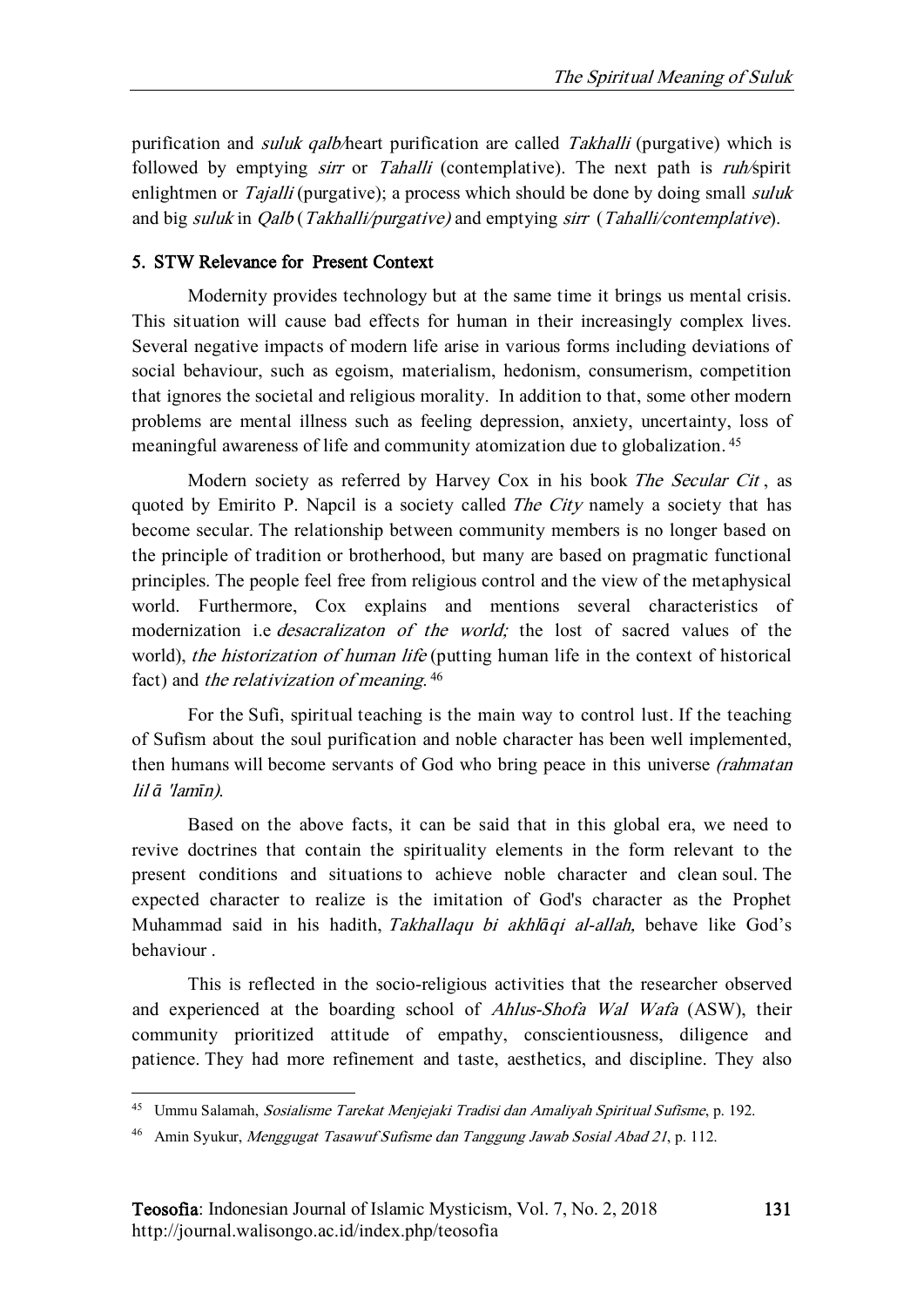stayed away from every form of violence and anarchism. They expressed respect, harmonious behavior, just, tolerant to differences of religions, customs, cultures and others. Those characteristics are the reflected from the frequent events held on the theme of interfaith fraternity attended by non-Islamic religious leaders.

Those activities are their implementations of the following *syiir*:

Kang anglakoni sekabehane Alloh kang bakal ngangkat derajate Senajan asor toto dhohire Ananging mulyo maqom drajate

Meaning: Let's just do everything Allah will lift our degree (maqam) Although we look ugly in appearence But noble in (maqam) degree

Although outwardly in the eyes of human beings someone look low or despicable, but he essentially is noble and has high degree in the sight of Allah SWT. Senajan asor toto dhohire Ananging mulyo maqom drajate.

The teaching contained in the STW is still relevant for the present context. Its spiritual guide and social moral remain applicable for todays social life. It is because the meaning and function of the spirituality of Syi'ir without Waton contents is able to answer the crisis of meaningful life. It can purify heart and mind with a strong selfawareness. It will strengthen the ethos and caurage to always act actively and productively in worship, work and doing good deeds. This is well internalized as well as expressed in the socio-cultural behavior of the people. It can be seen from the growing honesty, trustworthiness, hard work, humility and love for others.

The teaching of suluk in the *syi'ir* is comprehensive Islamic teaching which focuses on the self-awareness of the adherents. Understanding and internalizing the teachings based on self-awareness will reflect on a person's behavior that can make him a social person and have a social awareness and attitudes, namely able to transform self-awareness (self-piety) to social awareness (social piety) into a perfect person (Insan Kamil).

A person who has reached the highest level of spirituality, has already had a lot of provision (by doing good deeds in the world) to meet Allah the kh*ā*liq. His life journey has found its way back to Him. In STW, provision for facing God occupies an urgent position reflected in verse 5 that says baguse sangu mulyo matine (the more the provision, the more noble the death). Implicitly this teaching of suluk teaches the importance of preparation of charity and worship before returning to God. So that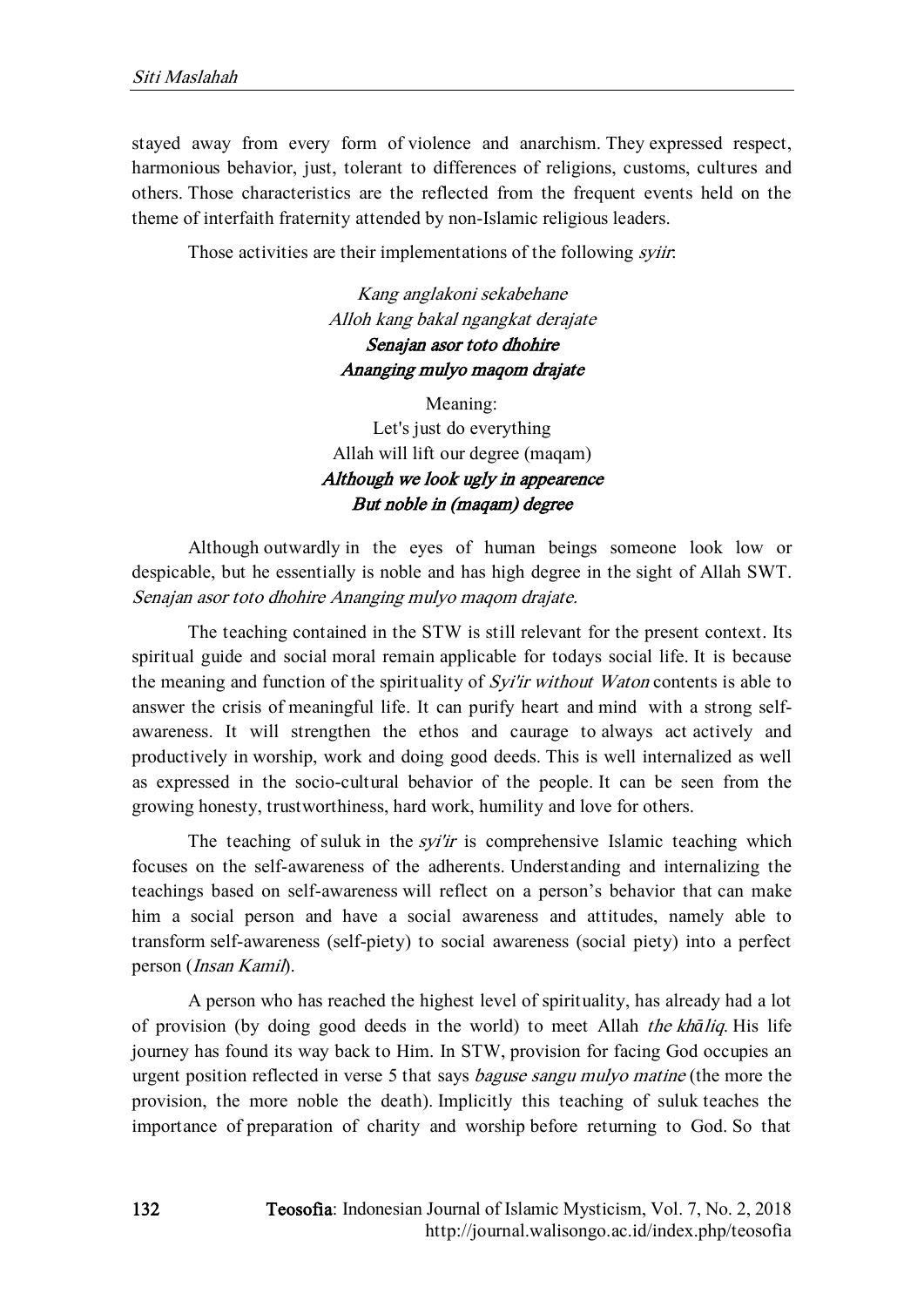the spirit or *ruh* is not lost in its journey to God because the spirit is accustomed to follow the road through the process of *suluk* that has been passed in the world.

Lastly, the closing *syi'ir* verse xiii says:

Lamun palastro ing pungkasane Ora kesasar roh lan sukmane Den gadang Allah swargo manggone Utuh mayite ugo ulese

Meaning:

So in the end Spirit and soul should not get lost God promised heaven Dead body and the shroud remain complete

The verse talks about death. Death is something everyone is affraid of or the other way around something that everyone is waiting for (cannot wait to meet God). One of the lines says "utuh mayite ugo ulese", ones' dead body and shroud remain complete. This is an ideal description of *ḥ*usnul kh*ā*timah death (good ending death). The offer of a good death will be gotten if a person does contents or advice in the *syi'ir* of STW.

# C. Concluding Remarks

After analyzing and describing the content of isi Syi'ir Tanpa Waton, the researcher can draw conclusions as follows:

- 1. Broadly speaking, this syi'ir teaches all good manners and good deeds done by humans in the form of Javanese literature. The *syi'ir* is well structured. It starts from the meaning of not easily judging others as infidels, and the meaning of riyadhah , tarekat, dhikr, and suluk to achieve individual and social piety.
- 2. Suluk existing in Syi'ir Tanpa Waton is divided into two kinds, namely: small suluk (khalwat fi al-khalwat) and big suluk (khalwat fi al- jalwat). The first suluk is a process of human metamorphosis in which a person will feel urip ning jero mati lan mati ing jerone urip, living in death, dying in life and be reborn with a pure state of clean heart and mind. While the second one is the *suluk* in which his heart disappeared (*ghoib*) from all creatures althouh his physical body is among them. Both the two *suluk* happened in the process of *suluk Oalb* (Takhalli/purgative) and emptying sirr (Tahalli/Contemplative).

Suluk in the present context is needed to set a peaceful mind to face negative impacts of modernization and spiritual crisis by doing seclusion both heart/qalb and body/jasad from the crowd. Seclusion is a symbol of taqarrub Ilallah (getting closer to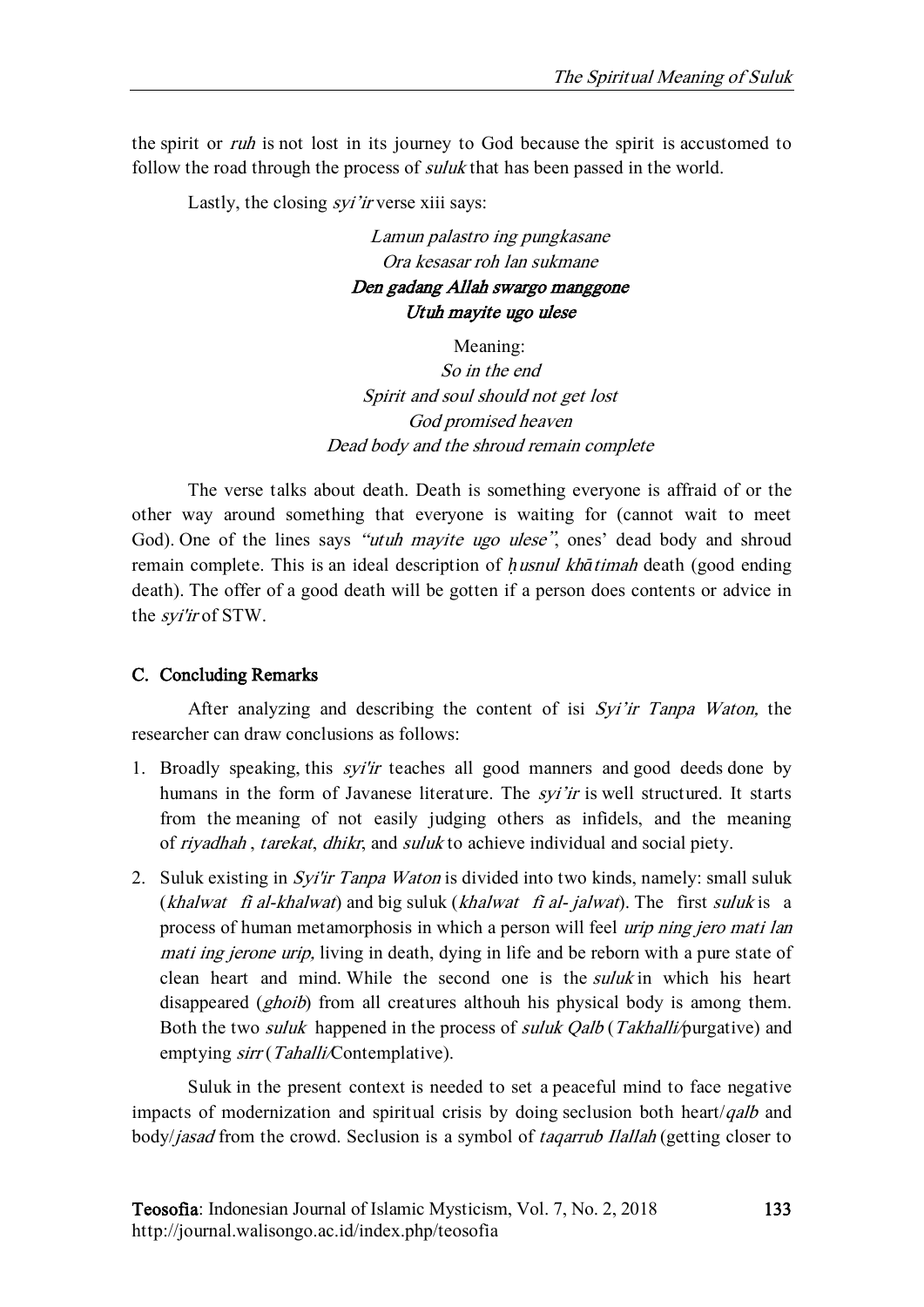God) to equip human with the spiritual values to not depend on anyone other than God Almighty. In the end, this process will result a calm, patient, active, productive person, and reinforce independence, consistency, integrity and identity.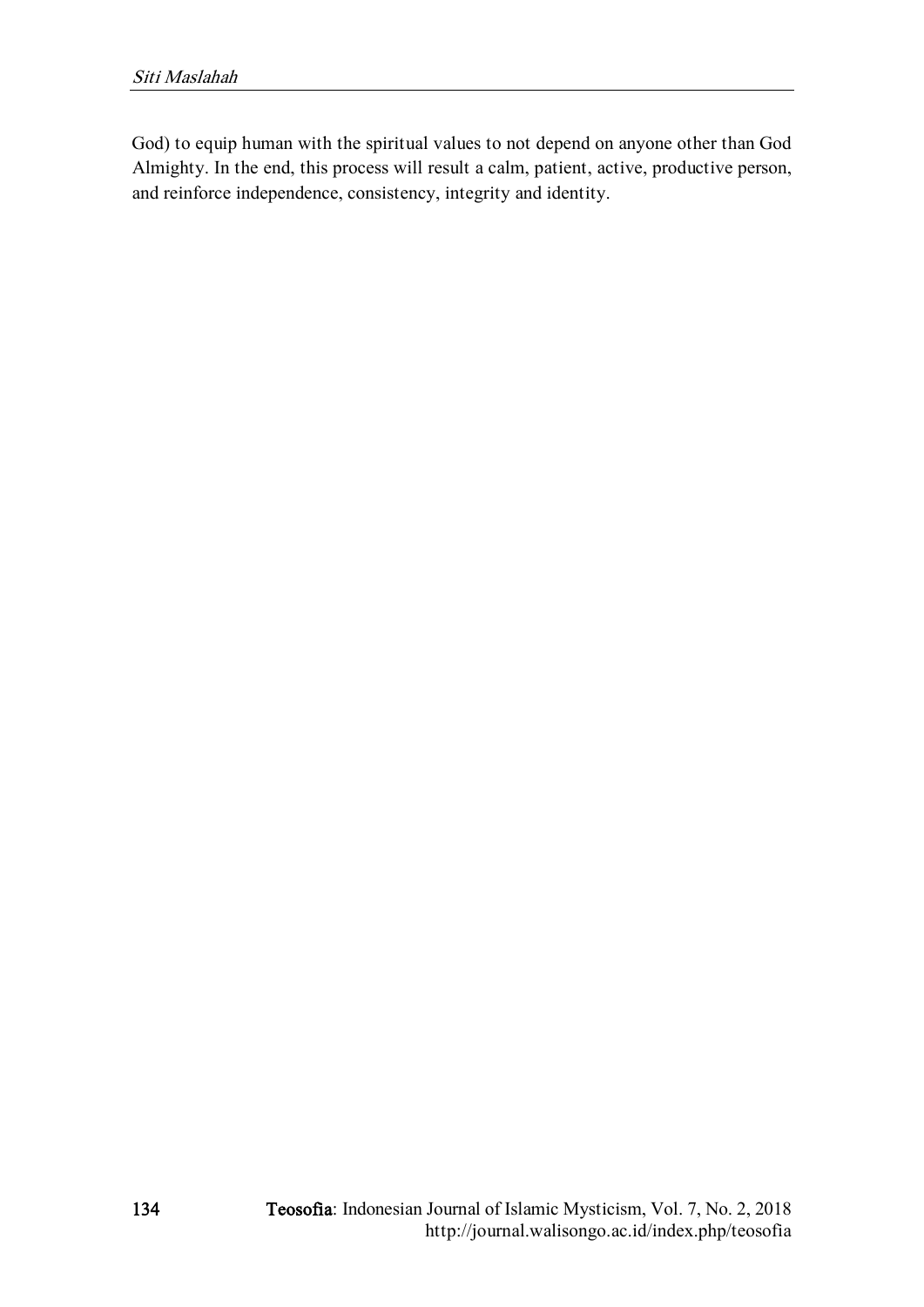#### Bibliography

Siroj, Said Aqil. Tasawuf Sebagai Kritik Sosial, Bandung: Mizan. 2006.

- Akbar, Muhammad Ali. Studi Tentang Suluk Dalam Tarekat Naqsyabandiyah Khalidiyah Aminiyah.
- Ali, Yunasril. Membersihkan Tashawwuf Dari Syirik, Bid'ah Dan Khurafat, Jakarta: Pedoman Ilmu Jaya. 1992.
- Berger, Peter L. *Langit Suci Agama Sebagai Realitas Sosial* teri. Hartono. Jakarta: LP3ES. 1991.
- Braginsky. Yang Indah Berfaidah dan Kamal; Sejarah Sastra Melayu dalam Abad 7-9, Jakarta: INIS. 1998.
- Bruinessen, Mratin Van. Tarekat Naqsabandiyah di Indonesia Survei Historis, Geografis Dan Sosiologis. Bandung: Mizan. 1992.
- Jumantoro, Totok dan Samsul Munir Amin, 2005. Kamus Ilmu Tasawuf. Jakarta: Amzah.
- Muhyiddin, Ahmad Shofi. Syiir Tanpa Waton Al-Maghfurlah K. H. Abdurrahman Wahid (Gus Dur), Yogyakarta: Ladang Kata. 2015.
- Munawir, Ahmad Warsun. Kamus Al-Munawir Arab-Indonesia Terlengkap, Yogyakarta: Pustaka Progressif. 1997.
- Muthahhari, Murtadha dan S. M. H. Thabathaba'i. Menapak Jalan Spiritual, Terj, Bandung: Pustaka Hidayah. 1997.
- Nasr, Sayyid Husein. Spiritualitas dan Seni Islam, terj. Sutejo, Bandung: Mizan. 1993.
- Nur, Edy Yusuf. Mengali Tasawuf yang hakiki, Yogyakarta: Suka Press. 2014.
- Nur, Sayyid bin Sayyid Ali. 2000. Tasawuf Syar'i, Jakarta: Hikmah.
- Panitia PIBSI XXIII UAD. Bahasa dan Sastra Indonesia Menuju Transformasi Sosial Budaya Abad XXI, Yogyakarta: Gama Media. 2002.
- Putra, Erfandi. Syi'ir Tanpa Waton dan Sejarahnya, Sidoarjo: As-Shofa. 2015.
- Roziq, Fahrur. Pondok Pesantren Ahlus-Shofa Wal Wafa Pengkaderan Dunia Akherat, Sidoarjo: As-Shofa. 2016.
- Salamah, Ummu. Sosialisme Tarekat Menjejaki Tradisi dan Amaliyah Spiritual Sufisme, Bandung: Humaniora. 2005.